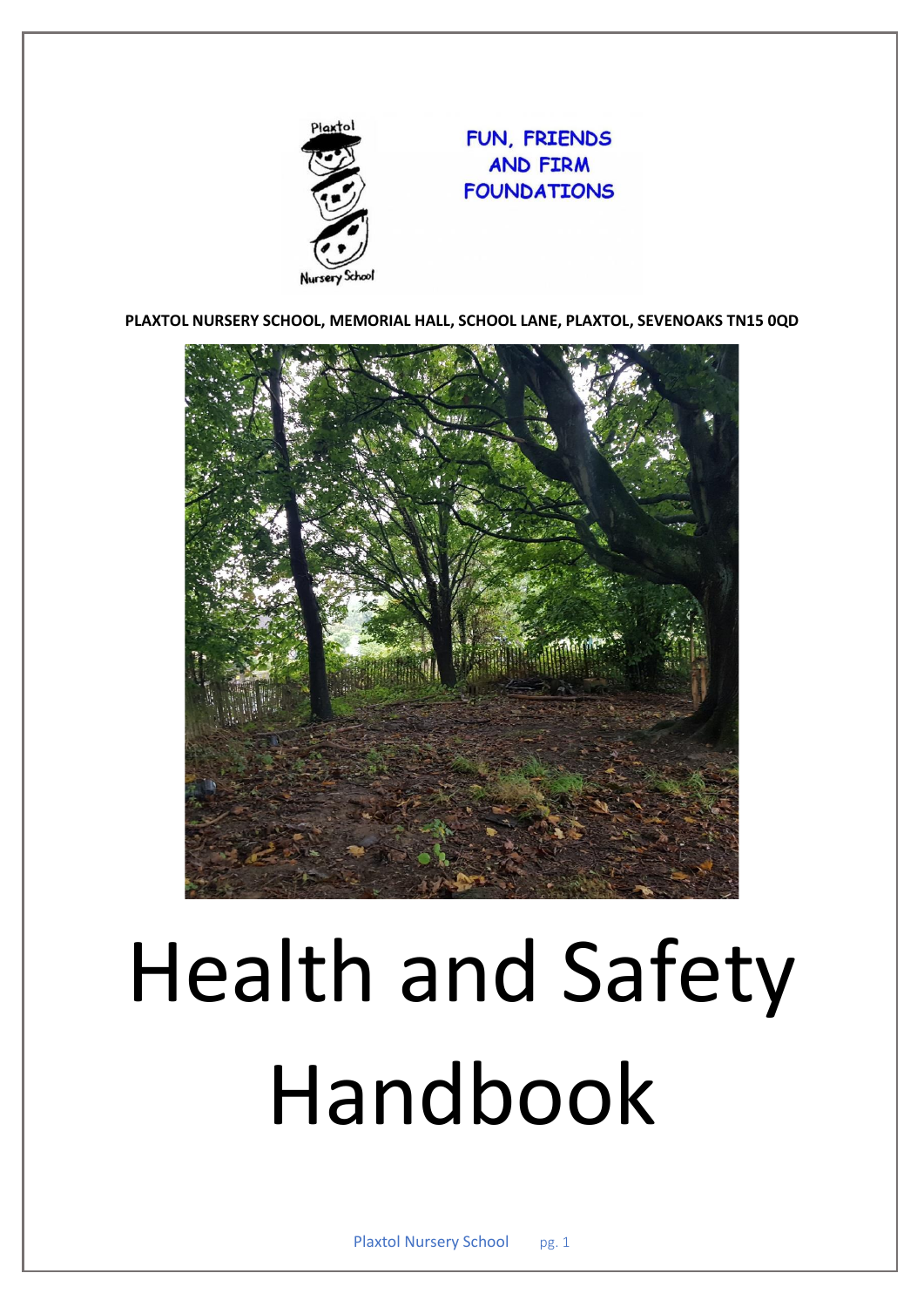## **Handbook Review**

| Date of review | <b>Signed by</b> | <b>Comments</b> |
|----------------|------------------|-----------------|
|                |                  |                 |
|                |                  |                 |
|                |                  |                 |
|                |                  |                 |
|                |                  |                 |
|                |                  |                 |
|                |                  |                 |
|                |                  |                 |
|                |                  |                 |
|                |                  |                 |
|                |                  |                 |
|                |                  |                 |
|                |                  |                 |
|                |                  |                 |
|                |                  |                 |
|                |                  |                 |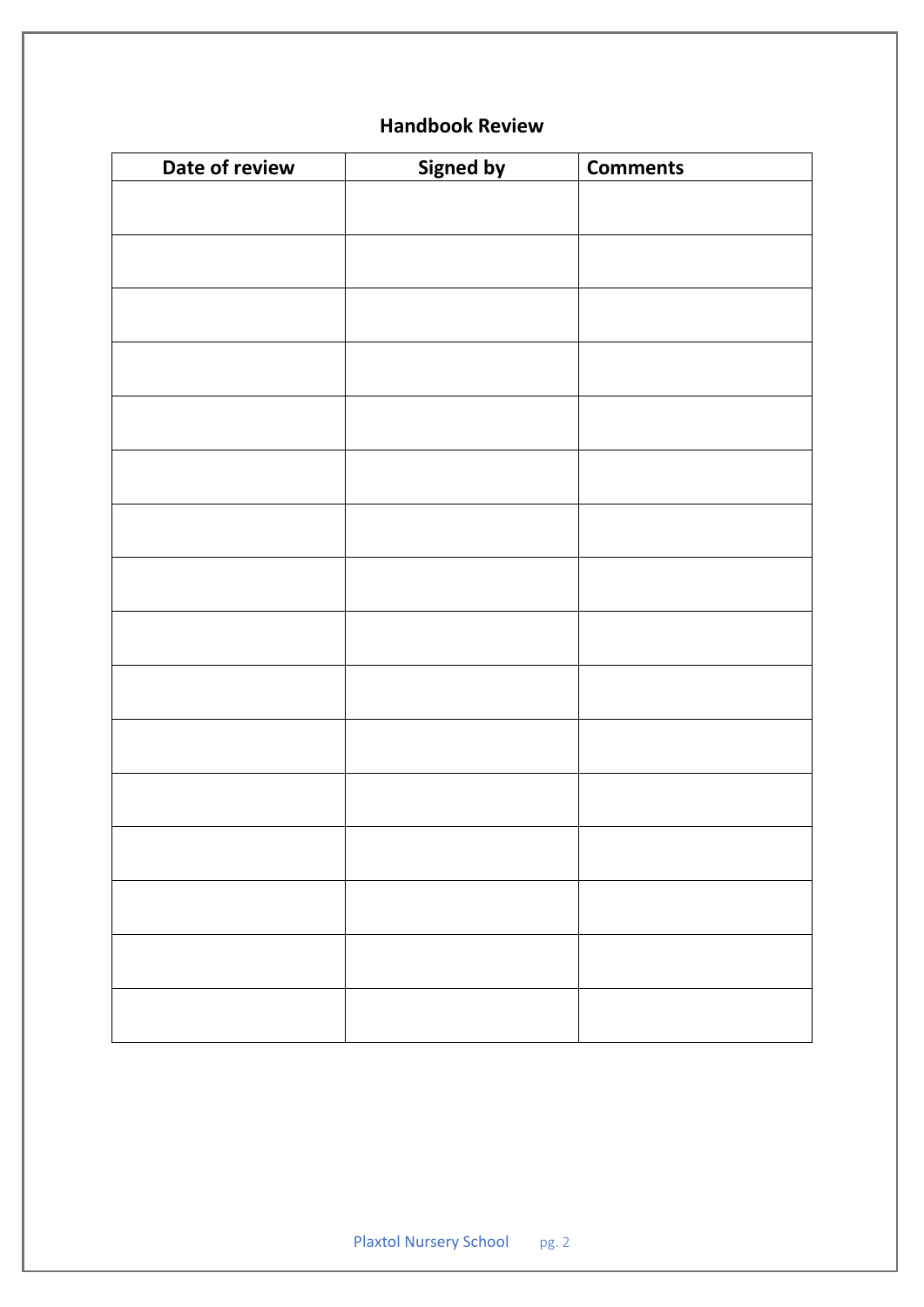#### **Rules of Forest School:**

- Do not pick anything growing
- Do not put your fingers or anything else in your mouth
- Stay within the forest school boundary unless instructed by an adult
- Always walk in forest school
- Be very careful with sticks, no throwing or swinging things around. They may hurt someone.
- Show things you find to the grown-ups. They are always interested.
- Look after your Forest School and have fun

### **The Countryside Code: (Forest School is on site but this code needs to be observed when we use other sites)**

There are five sections of The Countryside Code which we need to think about when doing Forest School.

- Be safe, plan ahead and follow any signs
- Leave gates and property as you find them
- Protect plants and animals and take your litter home
- Check that dogs are under close control
- Consider other people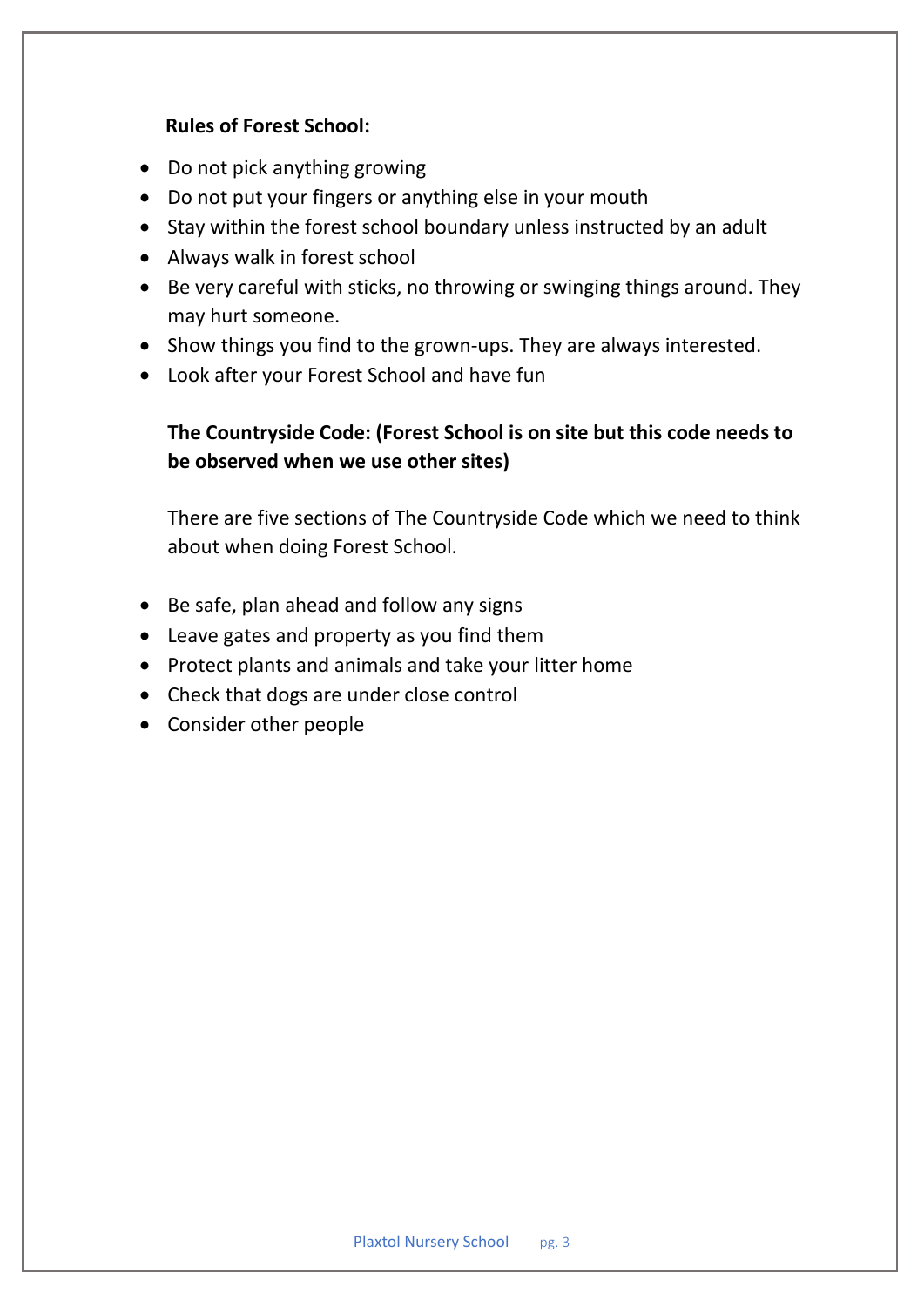#### **Procedures to be carried out before each session:**

- A thorough sweep of the site will be done before each session to check for and litter, glass animal faeces, etc. Any such items should be collected using plastic bags and disposable gloves.
- A written record will be kept of each sweep. This should state if any hazards were found and how they were dealt with.
- Trees will be checked for any broken or dead branches which may fall.
- Weather conditions will be checked and if there are high winds or a thunder storm then Forest School will have to be cancelled.

#### **Session Plan:**

- Put on appropriate Forest School kit in classroom.
- Walk to our Forest School entrance
- Use sticky elbows to count children in
- Read a story book
- Children carry out a site sweep risk assessment of their own and return back to base camp to discuss how they will manage risks.
- Children are introduced to a new activity, if appropriate they are shown the area that this activity will take place in and the range of activities available previously are still offered
- Children are offered hot chocolate drink
- Game of 1,2,3 where are you? (if there is time)
- Children reform circle and reflect on what they enjoyed in Forest School during that session
- Return to classroom

### **Procedures to be carried out at the end of each session:**

Clear everything away

- Count equipment back in
- Feedback to class teacher and give observation and/or opportunities to use Forest School learning in the classroom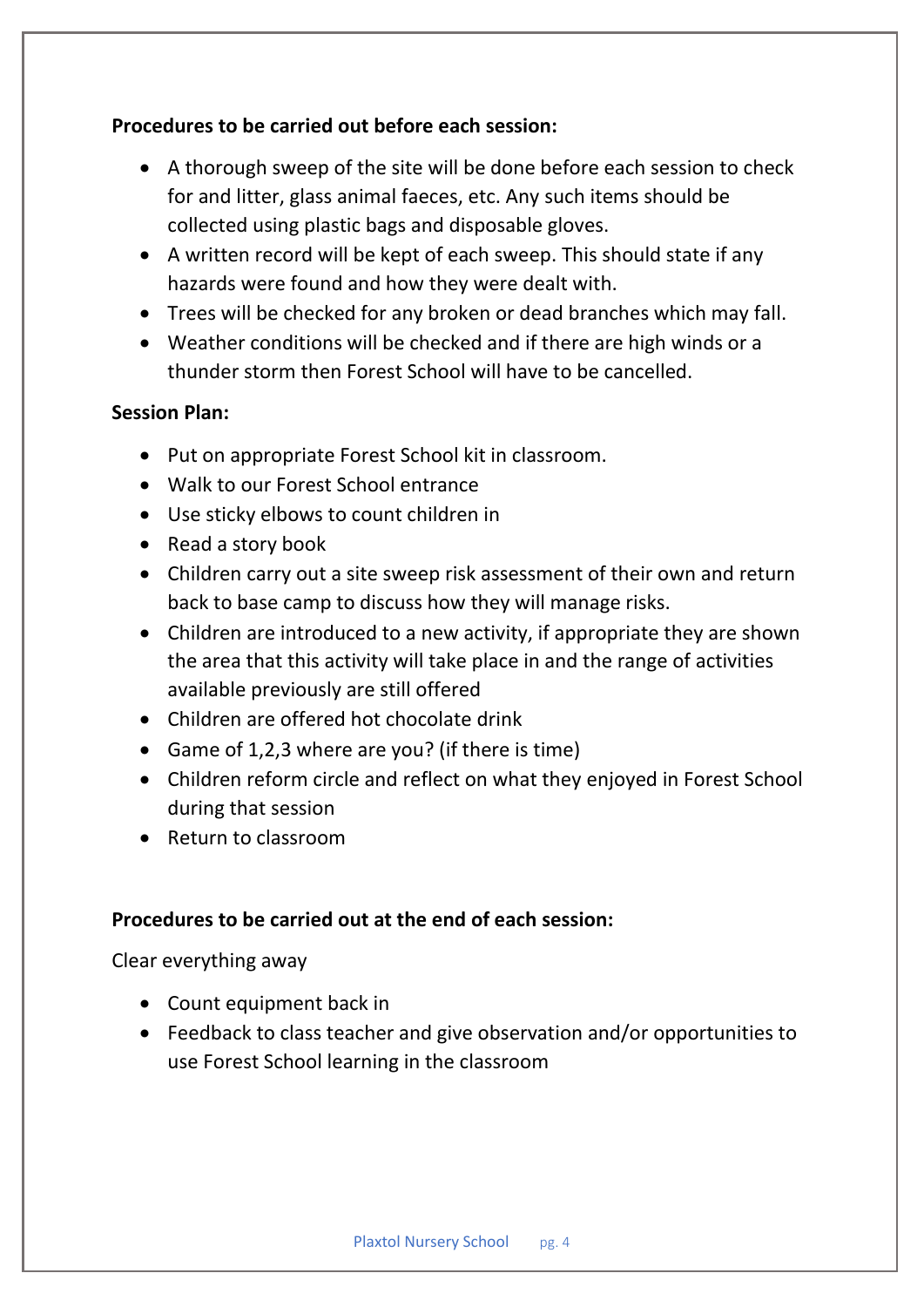#### **Legislation and Health and Safety Procedures**

Forest School sessions will consider the responsibility to maintain the Health and Safety of: all adults working in the area in line with the Health and Safety at Work Act 1974: all children working in the area under the Children's Act 1989 and seek to ensure the Every Child Matters values are upheld. The main considerations relevant to Forest School sessions are detailed below:

- Adults (Forest School Helpers) will be asked to read the Forest School handbook, particularly the risk assessment, at the beginning of the session.
- The Forest School Leader will carry out a Forest School site assessment (safety sweep) immediately prior to the session and notify Forest School Helpers of any changes in conditions from the general risk assessment.
- The Forest School Leader will inform the Forest School Helpers of the activities and inform them of any special safety considerations.
- To ensure staff and pupil safeguarding, any accidents and incidents will be recorded and reviewed to determine whether they could have been avoided and appropriate changes to procedures or policies will be made if necessary.
- The Forest School Leader is a qualified First Aider and will have a first aid kit and administer first aid. In the event of more serious incidents see 'Emergency Procedures' pages.
- To support the Forest School Leader in maintaining care for the health and safety of pupils and staff, Forest School Helpers are asked to actively manage risks by reporting them or removing them when possible or safe to do so.

All people attending the Forest School session are required to wear the appropriate clothing to carry out Forest School activities safely. For guidance see the 'Clothing list and Equipment List'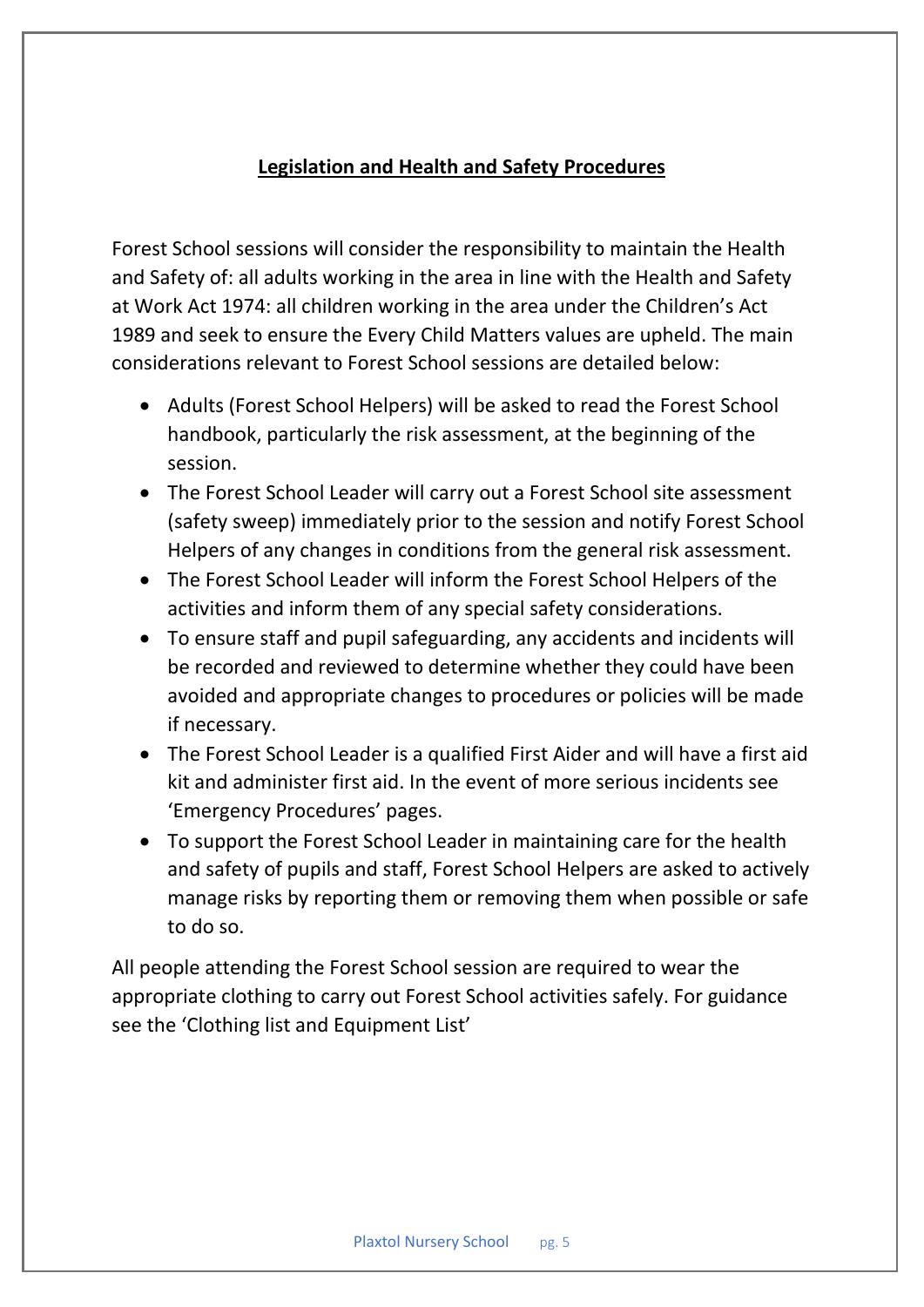#### **Essential Equipment List**

- Register with emergency numbers/ contact numbers
- Medical forms
- Mobile phone
- Newspaper
- Matches
- Wet wipes
- Protective gloves
- Sun cream
- Plasters
- Bandages
- Scissors
- Water bottle with water for drinking/ washing
- Thermal wrap sheet
- Pamphlet on hypothermia and first aid
- Container for inhalers
- Carry bag for dirty/ wet clothing

#### **Clothing List for Everyone**

- Woolly hat/sun hat
- Gloves
- Jacket/waterproof coat
- Fleece/sweatshirt
- Long trousers
- Square socks
- Sturdy shoes/wellies/boots
- An emergency change of clothes and a carrier bag for dirty/wet clothing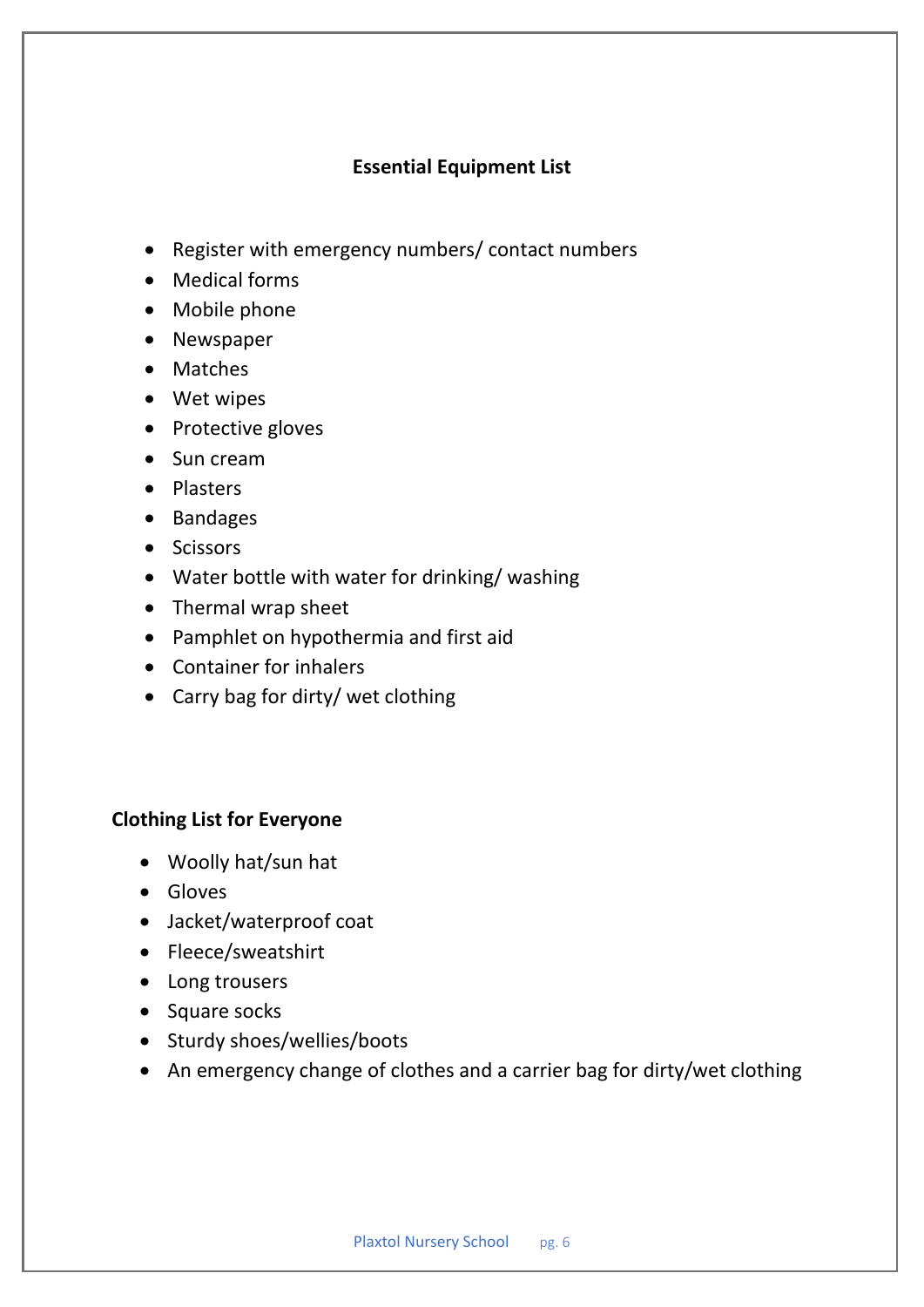#### **Sun Policy**

- Ensure the children have plenty of fresh drinking water on site,
- Children are wearing caps or hats
- They have sun cream
- There is plenty of shade or if not erect a tarpaulin to create shade
- Time outside is kept to a minimum

#### **Travel Policy**

The children will leave the classroom and will walk across the big garden playground to the Forest School Site. If the children were to leave the premises then the school's standard risk assessment and travel procedures will be put into place.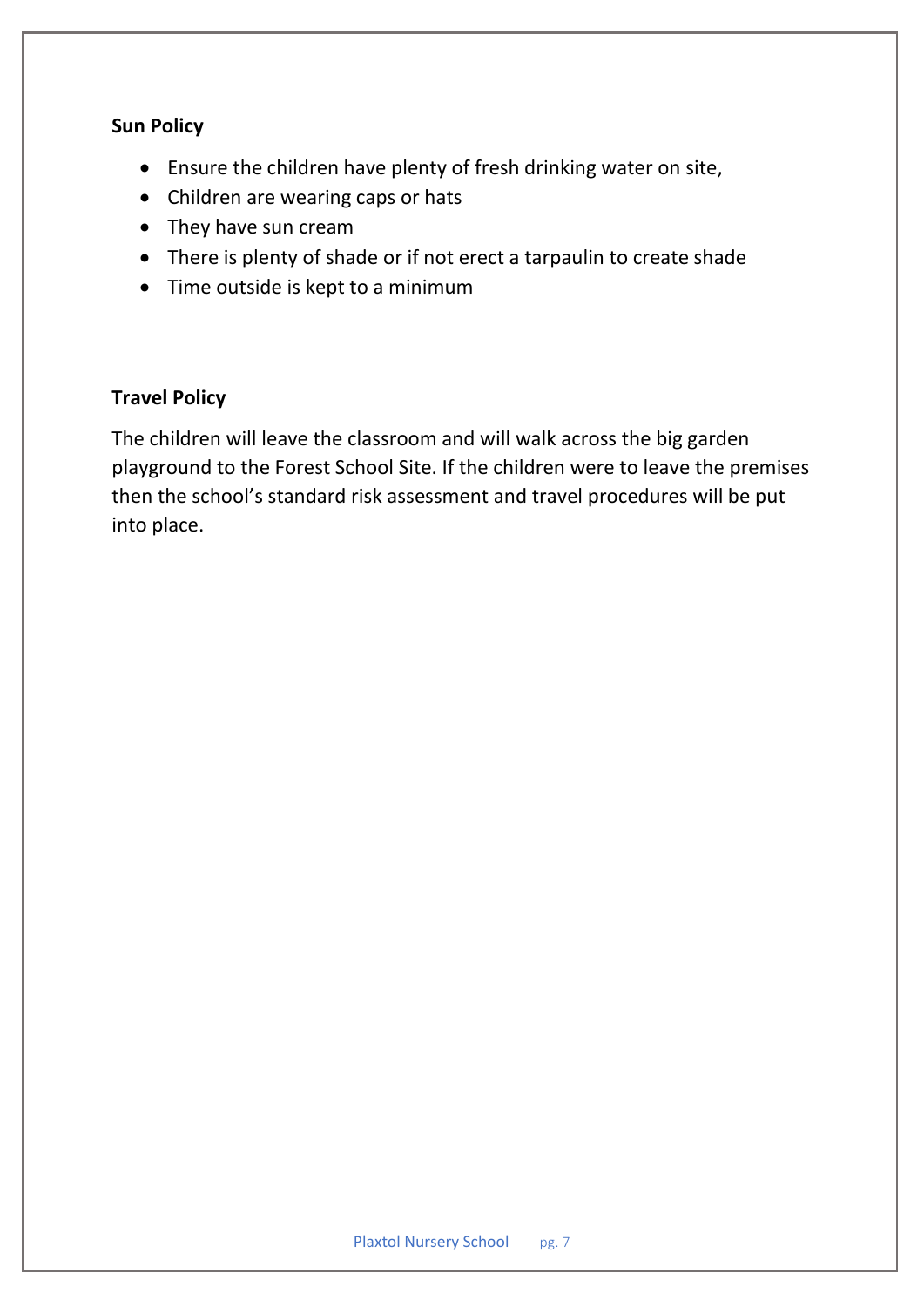

FUN, FRIENDS **AND FIRM FOUNDATIONS** 

#### **Plaxtol Nursery School, Memorial Hall, School Lane, Plaxtol, Sevenoaks TN15 0QD**

Dear Parents/Carers,

Plaxtol Nursery School has developed a Forest School within the Wildlife garden of Plaxtol School Ground. We are really lucky to have Mrs Rowley's (Headteacher of Plaxtol School) permission to use the space for our forest school activities. Forest School gives children the unique opportunity of experiencing first hand, play and learning in a controlled outdoor environment. Adedayo Olufote holds a Level 3 Certificate in Forest School Programme Leadership; Post Graduate Certificate in Education and a Qualified Teachers Status. I will be leading a series of two Forest School sessions weekly with a small group of children on Wednesday and Thursday afternoons commencing after half term the *28th October 2019*. We keep a smaller adult ratio of 1 adult to 4 children.

#### **What is Forest School?**

Forest School is an ethos which encourages the development of children's emotional and physical development through outdoor play, activities and exploration in a woodland environment. The philosophy of Forest School is to encourage and inspire individuals of any age through positive experiences and participation in engaging and motivating achievable tasks and activities fostering:

- · Independence
- · Confidence
- · Communication Skills
- Self-esteem.

Originally a concept developed in Denmark, children attending Forest Schools were found to have developed strong social skills, the ability to work in groups effectively and generally had high esteem and confidence in their own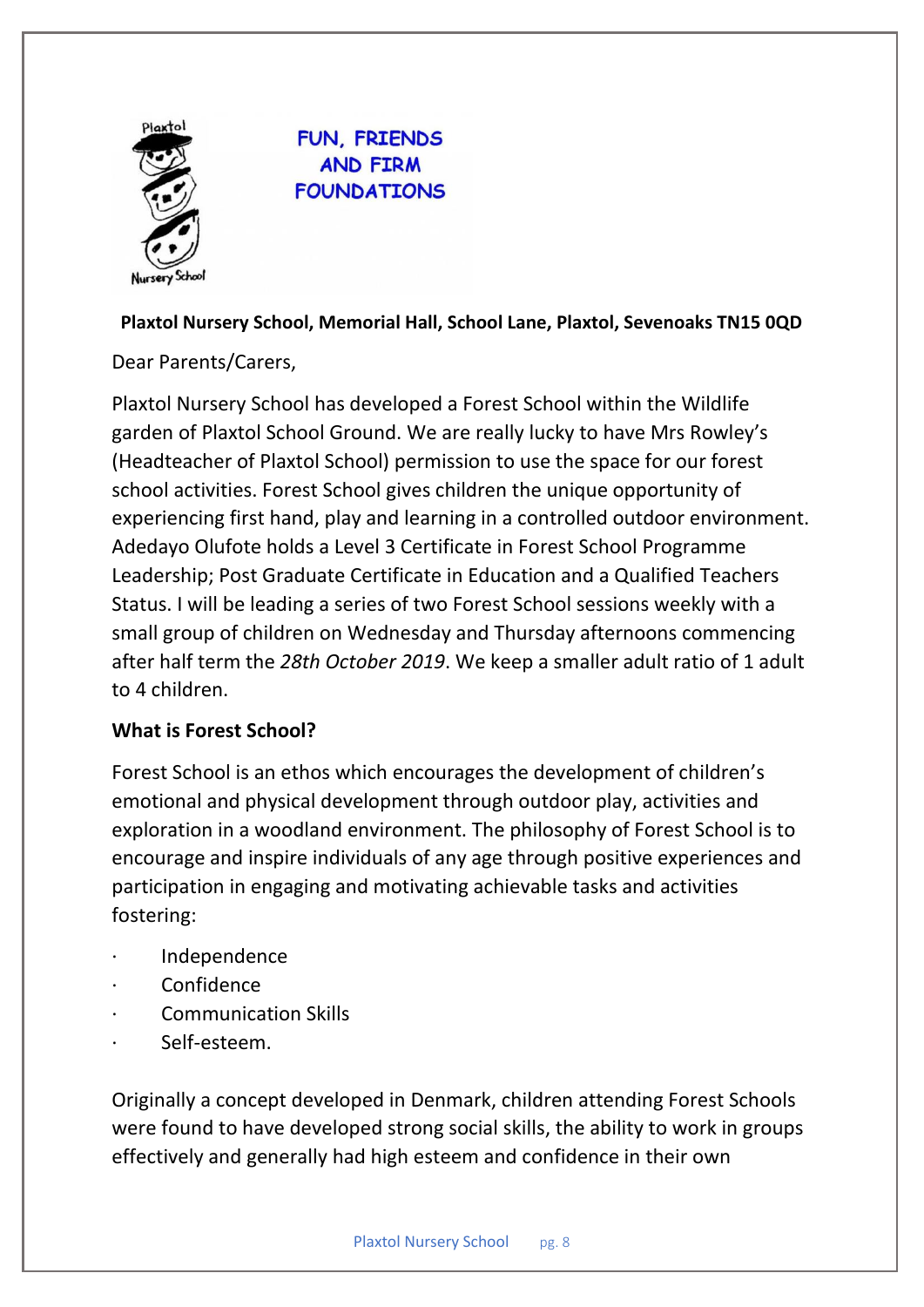capabilities. These attributes proved to be an effective foundation that raised academic achievements and is therefore an excellent way to support the National Curriculum and consolidate learning in the classroom.

#### **Forest School at Plaxtol Nursery School**

Forest School takes place outdoors whatever the weather. With the exception of very high winds and thunder storms, please assume that your child will be outside when they take part in Forest Schools, even if it is for a shortened session. Therefore, waterproof clothing will be provided for your child. We ask you to supply wellington or walking boots, and on sunny days, a sun hat and sun cream; on colder days, warm clothing. Please bear in mind your child could possibly get muddy!

We will undertake activities such as shelter building, bug hunting, den making, knot tying and other creative tasks. Many activities will be spontaneous, based upon the children's interest. Forest School activities involve the lighting of fires and the use of tools such as peelers and small bow saws. However, at this early stage, your child will **NOT** be using tools or lighting fires. You will be notified in advance of any tool or fire work planned.

Finally, we have a large amount of risk assessments and policies in place, which you are welcome to read through. Some of these are listed in our handbook to assure you that all risks have been reduced to an acceptable level. All of our activities will be checked for safety and risk assessments will be carried out. If you are happy for your child to take part in Forest School, then please complete the attached consent form. If you have any questions, I will be happy to talk to you.

#### **Clothing List for Everyone**

- Woolly hat/sun hat
- Gloves
- Jacket/waterproof coat
- Fleece/sweatshirt
- Long trousers
- Square socks
- Sturdy shoes/wellies/boots
- An emergency change of clothes and a carrier bag for dirty/wet clothing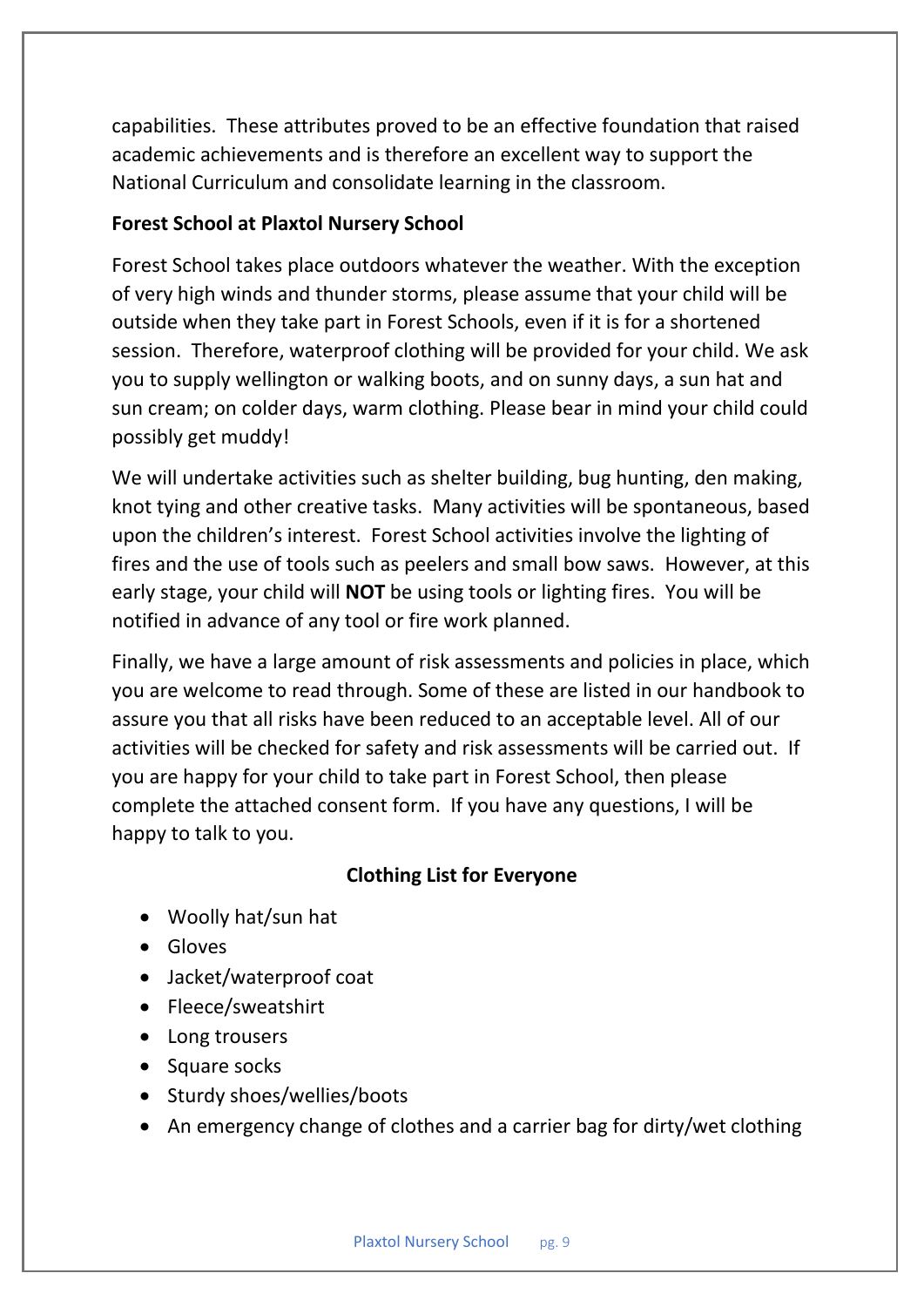We thank you for your support during this exciting time for your child and the Nursery

Yours faithfully,

Adedayo Olufote

Forest School Leader

Cut…………………………………………………………………………………………………………………..

I, being the parent/carer of……………………………………………………………………………

agree/do not agree for my child to participate in the Forest School activities at Plaxtol Nursery School.

Signed …………………………………………… Date………………………………………………..…….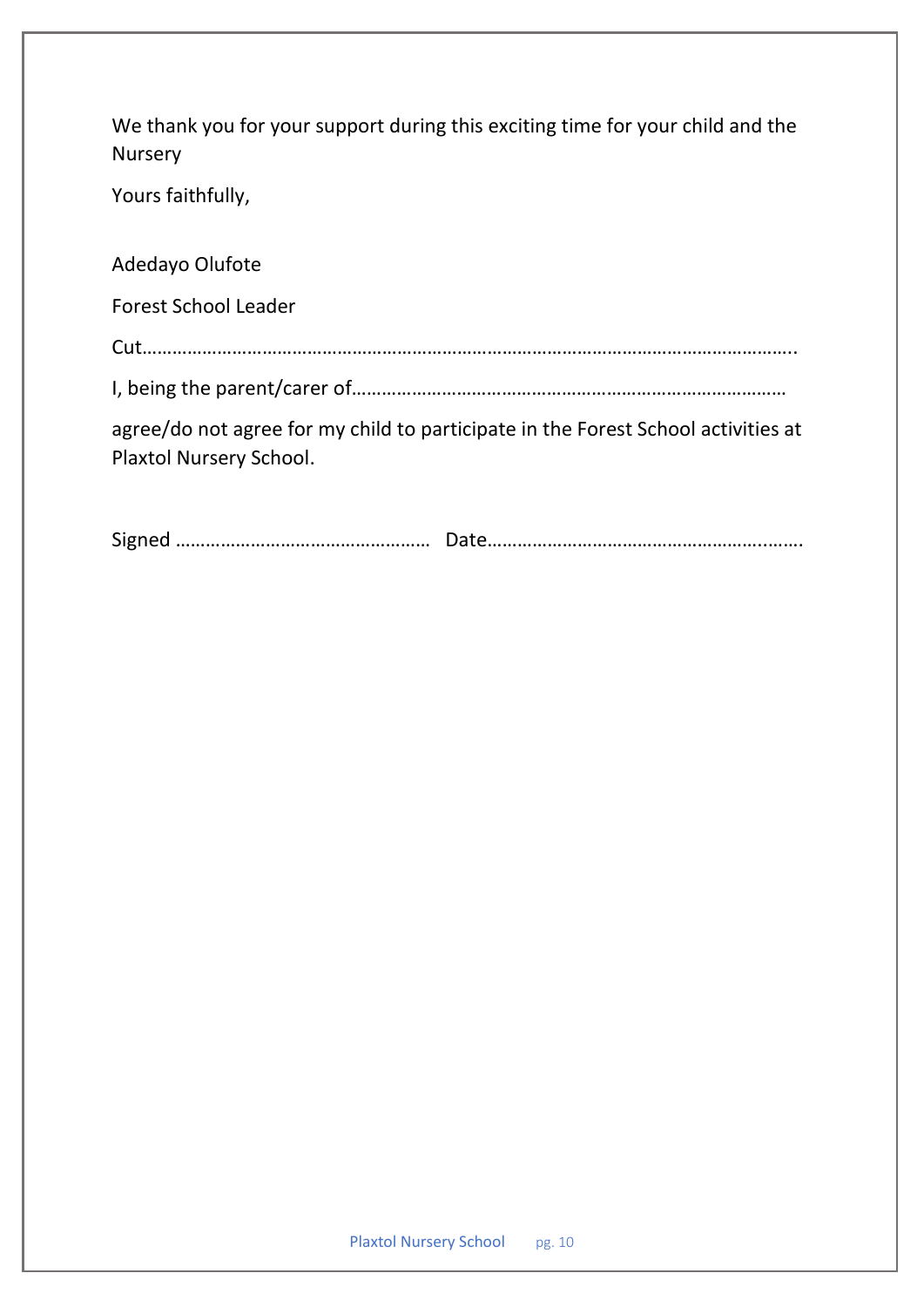# **Forest School Medical Information Form**

| Child's Full Name                                 |                        |
|---------------------------------------------------|------------------------|
| Date of Birth                                     |                        |
| <b>Contact Name and relationships</b><br>to child |                        |
| <b>Home Address</b>                               |                        |
| Phone numbers                                     | Home<br>Work<br>Mobile |
| Doctor                                            | Address                |
|                                                   | Phone                  |

# Has your child had any of the following?

| <b>Illness</b>                                                                        | Comment | <b>Medication needed</b> |
|---------------------------------------------------------------------------------------|---------|--------------------------|
|                                                                                       |         | Please specify           |
| Asthma/Bronchitis                                                                     |         |                          |
| Sight/hearing difficulties                                                            |         |                          |
| <b>Heart condition</b>                                                                |         |                          |
| <b>Diabetes</b>                                                                       |         |                          |
| Epilepsy                                                                              |         |                          |
| Allergies: e.g. hens, feathers,                                                       |         |                          |
| pollen, nuts, materials                                                               |         |                          |
| Have you ever been stung by                                                           |         |                          |
| a wasp or bee? If yes, describe                                                       |         |                          |
| the reaction                                                                          |         |                          |
| Date of last tetanus injection                                                        |         |                          |
|                                                                                       |         |                          |
|                                                                                       |         |                          |
| medical attention as needed whilst in the care of a representative from Forest School |         |                          |
| Any other information you would like us to know:                                      |         |                          |
|                                                                                       |         |                          |
|                                                                                       |         |                          |
| Signed:                                                                               | Date:   |                          |
|                                                                                       |         |                          |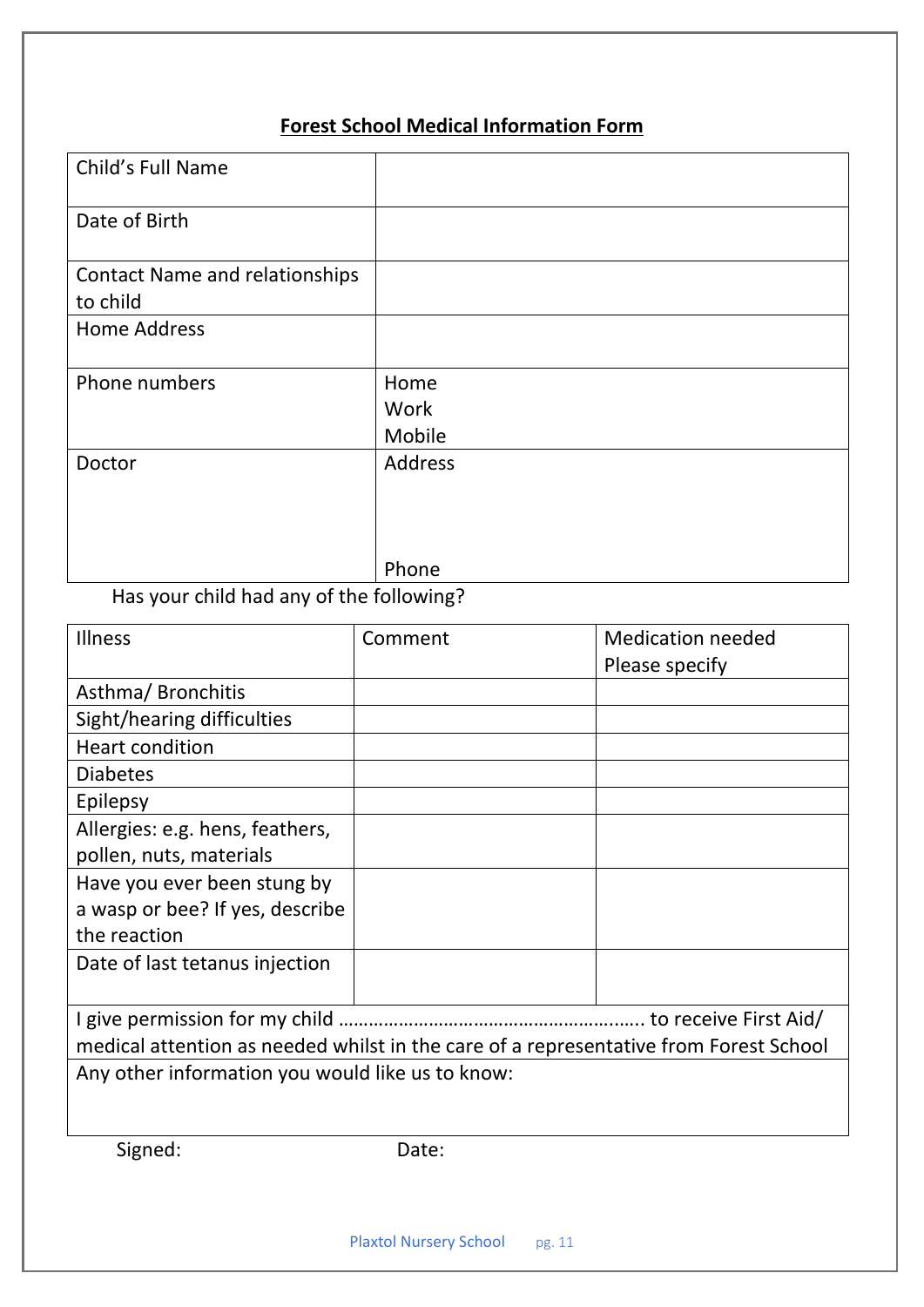#### **Safety Sweep Evidence**

Before each Forest School session there will be safety sweep of the Forest School site to look for and assess immediate risks. All safety sweeps will be recorded and filled by the Forest School Leader. Safety sweeps will be recorded and stored in the Health and Safety folder.

| Date:                         | Time: | Weather: |
|-------------------------------|-------|----------|
| Name of Forest School Leader: |       |          |

| <b>Checklist</b>          | Yes/No | <b>Comments</b> |
|---------------------------|--------|-----------------|
| <b>Fallen branches</b>    |        |                 |
| Low branches              |        |                 |
| Protruding thorns         |        |                 |
| Brambles/nettles          |        |                 |
| Slippery areas            |        |                 |
| Broken glass/ needles     |        |                 |
| Vandalism/intruders       |        |                 |
| <b>Weather effects</b>    |        |                 |
| <b>Standing water</b>     |        |                 |
| Boundary line/ fence      |        |                 |
| Base camp                 |        |                 |
| Tool area roped off       |        |                 |
| <b>Emergency rucksack</b> |        |                 |
| Equipment ready           |        |                 |
| Square clothes            |        |                 |

**Other hazards identified:**

**Action taken:**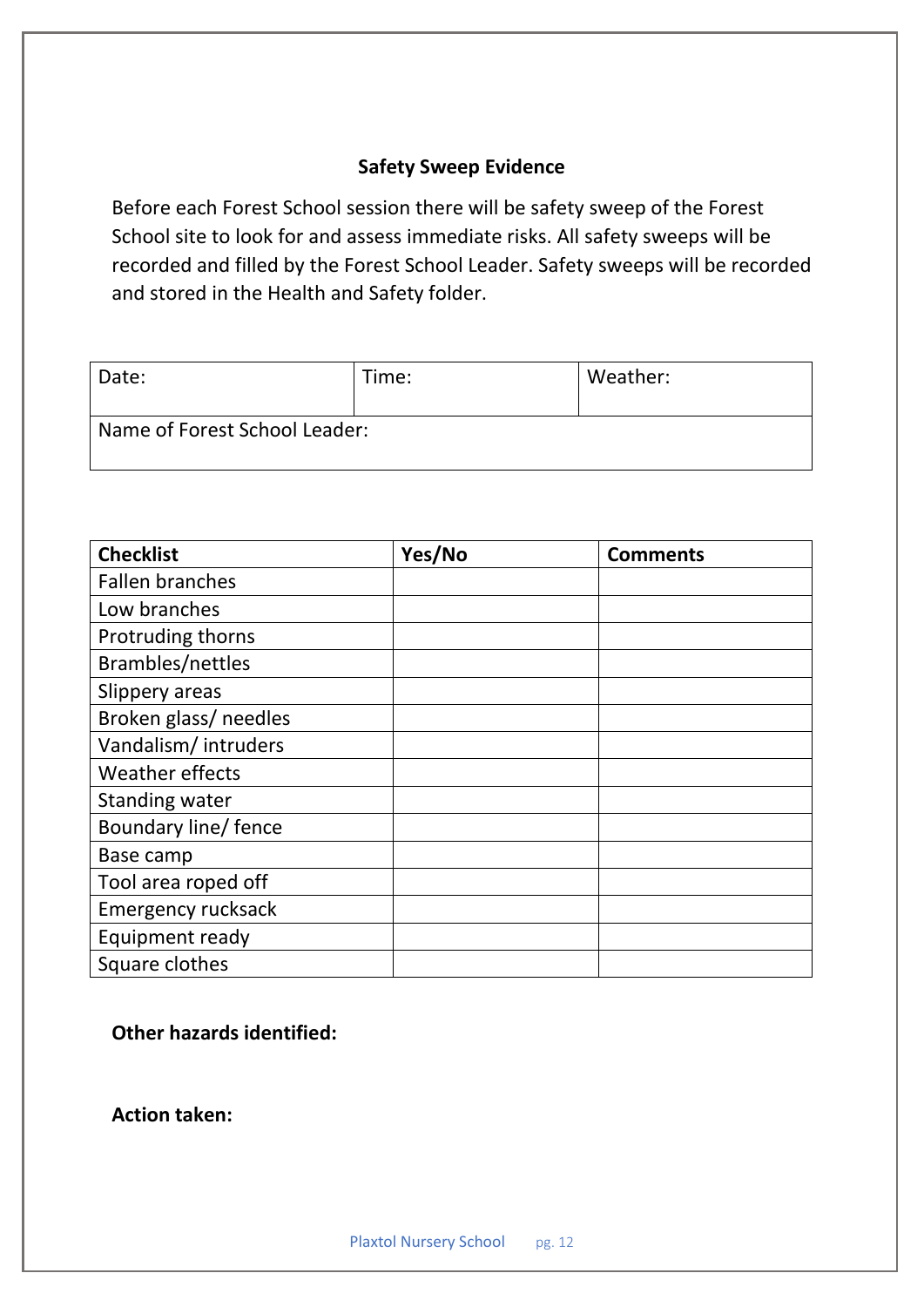#### **Risk Management of Tools and Equipment**

Risk management of sharp tools:

- Equipment will be checked at the beginning of each session
- Tools such as knives should be kept in a locked box
- Tools should only be used in a clearly designated area
- Children should be using tools in a low supervision ratio. 1:1 for peelers.
- When children are using tools, they should be sat with no one close to them (the blood bubble)
- Children should know that if they enter the tool area that they must proceed with caution not entering the blood bubble
- Knives and peelers should be used away from the body and children should be sat away in a balanced way
- Bow saws and pruning saws should always be used with a glove on the non-sawing hand
- Tools should be cleaned before they are put away
- Tools would be counted back at the end of the session

Risk management of other tools:

- Equipment will be checked at the beginning of each session
- Tools such as trowels should be used appropriately and in designated areas
- Although children will not be closely supervised the expectation is that the children will use the equipment appropriately
- Children should be aware of others if using tools and vice versa
- Tools will be counted back at the end

Risk management of other equipment:

- Equipment will be checked at the beginning of each session for safety
- Although children will not be closely supervised the expectation is that the children will use the equipment appropriately
- Equipment will be counted back at the end
- Damaged and broken equipment will be removed and eventually replaced

**No tools should be taken out of Forest School during the session.**

 **All tools should remain in the Designated tool area during the session**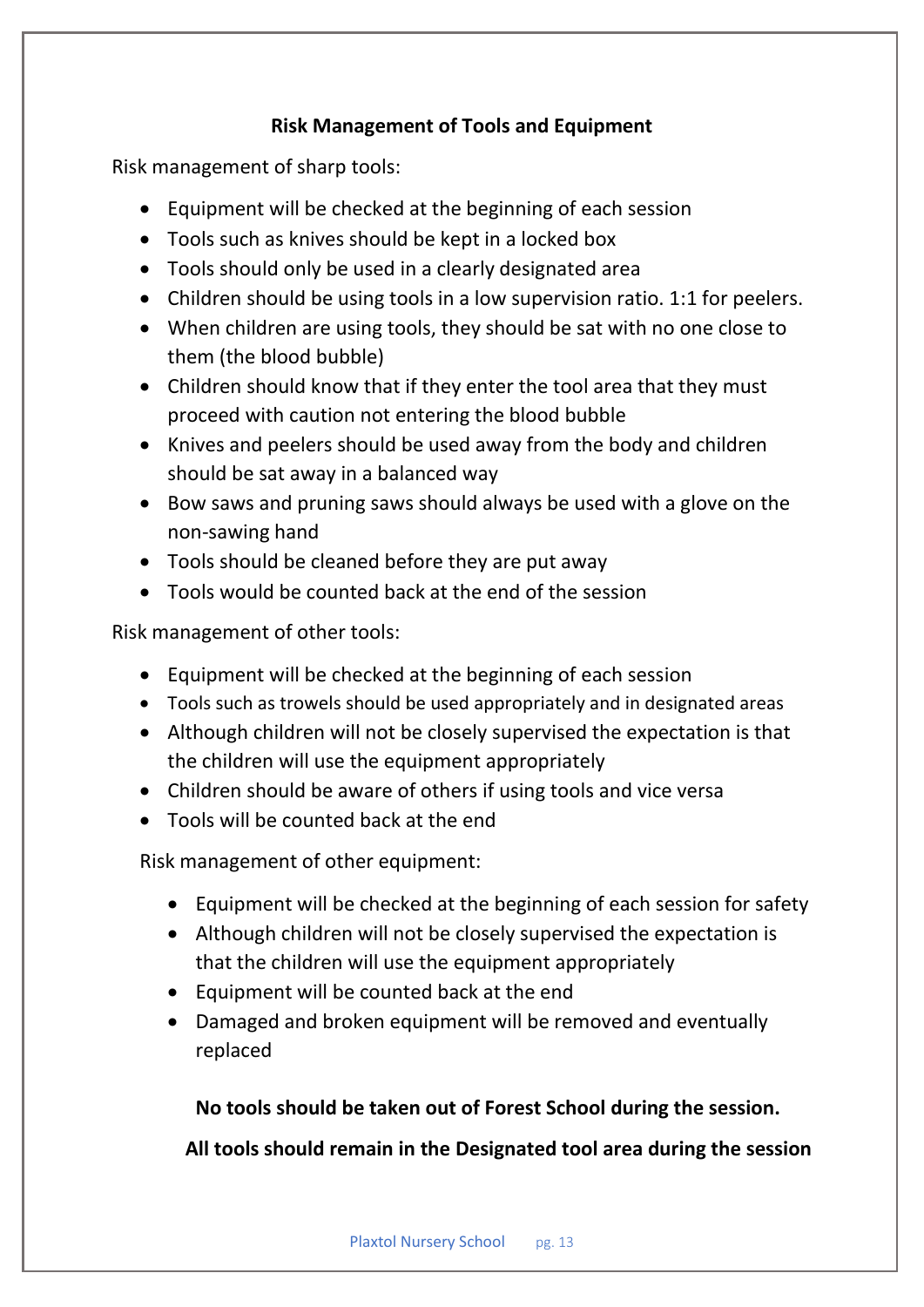#### **Incident procedures during a Forest School session**

#### **Major:**

- Forest School leader to call 999 and give appropriate first aid
- Other adults (1 and 2) to get the children back to base camp and then organised to return to classroom
- Adult 1 to watch out for and direct ambulance
- Adult 2 sent to notifies parents of child and gets support
- Incident recorded on a major incident form and reported to the local authority.

#### **Minor:**

- Forest School leader to decide whether to administer first aid or to delegate to helper 1, if first aid trained, Incident recorded in log book
- Nursery first aid procedure followed. If head bump a letter home with child etc.

## **Missing child (Forest School on site but this procedure should be observed when using outside site)**

- Forest School leader returns children to base camp
- Adult 1 begins looking for missing child
- Adult 1 to immediately check the pond area and ensure the barrier are still in order and no child is in or near the barrier or pond.
- Adult 1 check the 3 gates to the Wildlife garden, also check if any part of the 1m high fence has been pulldown
- Adult 2 reports missing child to others practitioners in nursery and gets back up support
- As the site is secure the child should be on school property. If it is suspected that the child has left the property then the policy states the police should be called, this should be done at the discretion of the most senior member of staff on site.
- Forest school leader to occupy the children, story, discussion etc. return them to classroom as and when the issue has resolved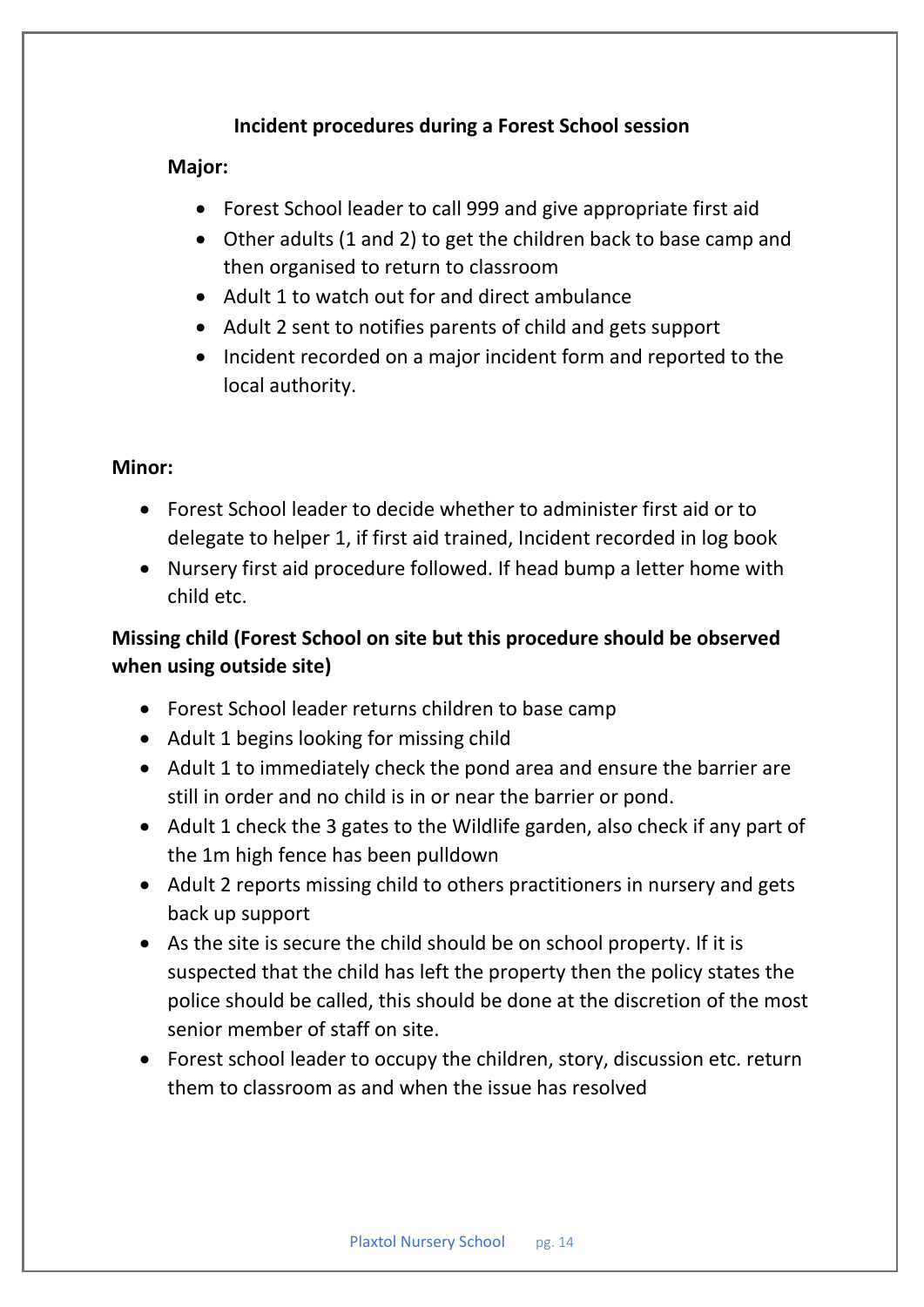#### **Evacuation of the site: General and specific to Fire**

- If appropriate, the Forest School leader returns the children to base camp briefly. Follow Nursery Fire Evacuation Procedure.
- Once assembled children should be swiftly directed to the nearest safe exit and the usual fire assembly point on the school site, or inside if it is more appropriate. Adult 1 should be the last person out.

#### **Lookdown procedure**

- On hearing the lockdown signal the FS leader calls the children back to base camp briefly
- Once assembled and counted children should walk swiftly back into classroom if safe, where the children will hide and wait for the all clear
- If it is unsafe to return to classroom then everyone should hide, keep quiet and contact the nursery/999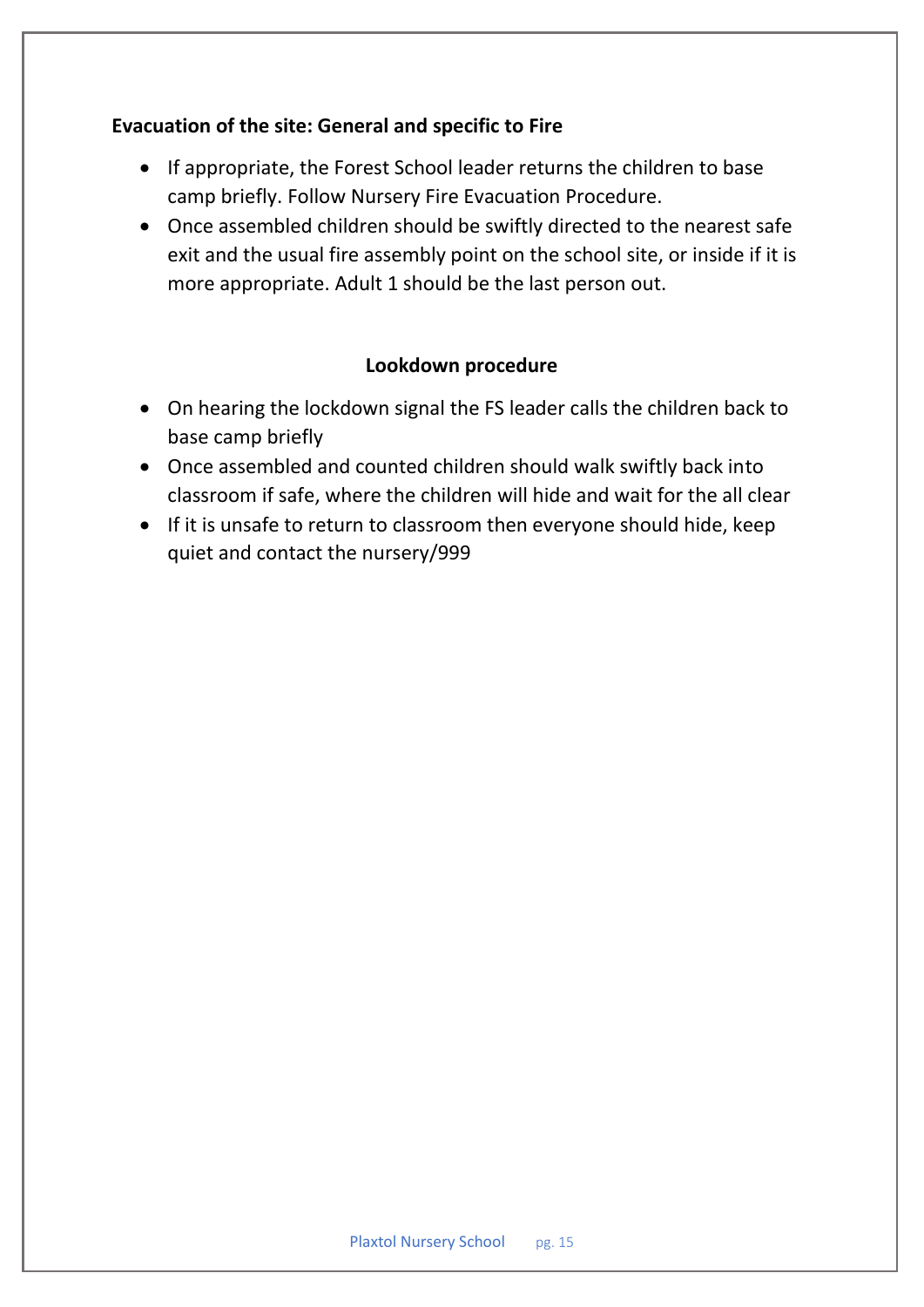#### **Designated person responsibility**

Forest school leader role

- Risk assess Forest School site, activities and use of tools. Risk assessment conducted, signed and dated termly.
- Complete safety sweep before the session and make sure the Risk assessment is in date and signed
- Plan, lead and facilitate learning, sharing session plans with teaching staff
- Administer First Aid or delegate to an appropriate first aider
- Ensure everyone is wearing the correct clothing
- Make observations of the children

Forest school assistants' role

- All adults should make themselves aware of procedures and emergency procedures.
- Liaise with Forest School lead over the session plan
- Be a non-interrupting aid to learning, to scaffold all children learning
- Make observations of children as directed by Forest School lead
- Take photo evidence of session and observations of children
- Help with snack/ drink
- Be a positive role model
- Toileting children according procedure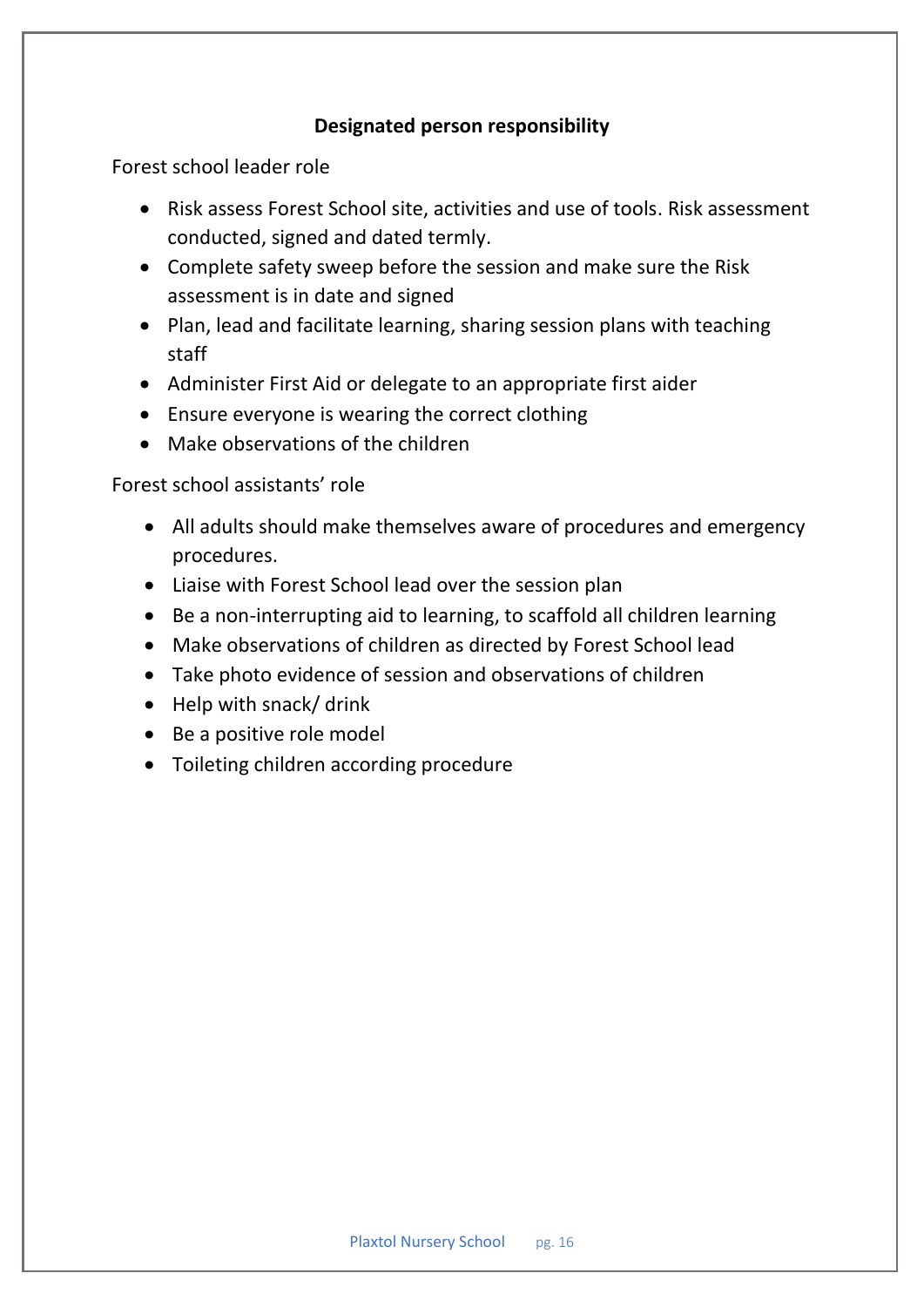#### Adult 1: Adult 1:

Today, please can you help by observing the children, scaffolding their learning and Today, please can you help by observing the children, scaffolding their learning and taking photos to document their learning. taking photos to document their learning.

In case of major incident – please open field gate and direct the ambulance. The ambulance of the ambulance of  $\sim$ 

- $\overline{p}$  to got the - to get the children back to base camp and then organised to return to classroom
- direct the ambulance. The postcode is TN15 0QD

In case of minor incident – please report to the Forest School Leader.

In case of an evacuation – please leave Forest School walking behind the children

 $\frac{1}{2}$  child noods to go to the toilet the classroom as agreed with FS leader and observe the children, and observe the children, and observe the children If a child needs to go to the toilet, the child will need to be accompanied to the

It is an important part of your role in Forest School to facilitate and observe the children, enabling them to learn independently and to make their own choices.

#### Adult 2:

Today, please can you help by observing the children, scaffolding their learning and taking photos to document their learning.

In case of major incident –

- help to get the children back to base camp and then organised to return to classroom
- sent to notifies parents of child and gets support

In case of minor incident – please report to the Forest School Leader.

In case of an evacuation – please leave Forest School walking behind the children

If a child needs to go to the toilet, the child will need to be accompanied to the classroom as agreed with FS leader

It is an important part of your role in Forest School to facilitate and observe the children, enabling them to learn independently and to make their own choices.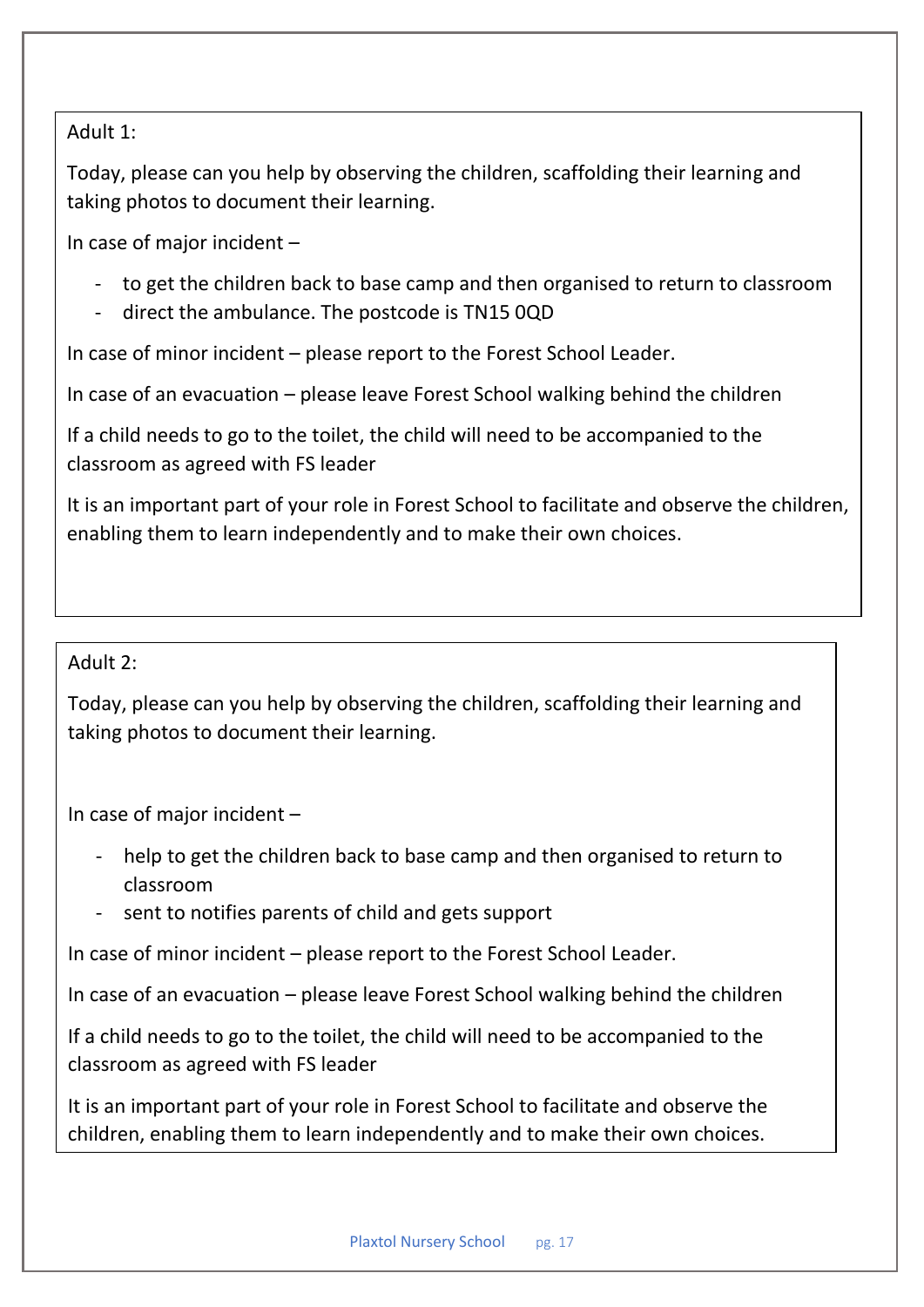#### **Toileting**

- Children should be allowed to the toilets as usual in nursery toilet. Notifying the FS leader.
- Children should report back to the person that sent then when they return, and notify the FS leader.
- No tools or equipment should be taken from the forest school site.
- Ratio management- Adult with Forest school leader should remain on site and call for help from other adults in the room for support.
- **Volunteers** If a child needs to go to the toilet, please don't take the child yourself however, inform the FS leader who will inform one of our staff members to help.

#### **Insurance Requirements**

Forest School takes place on the school site and is covered by the nursery insurance policy.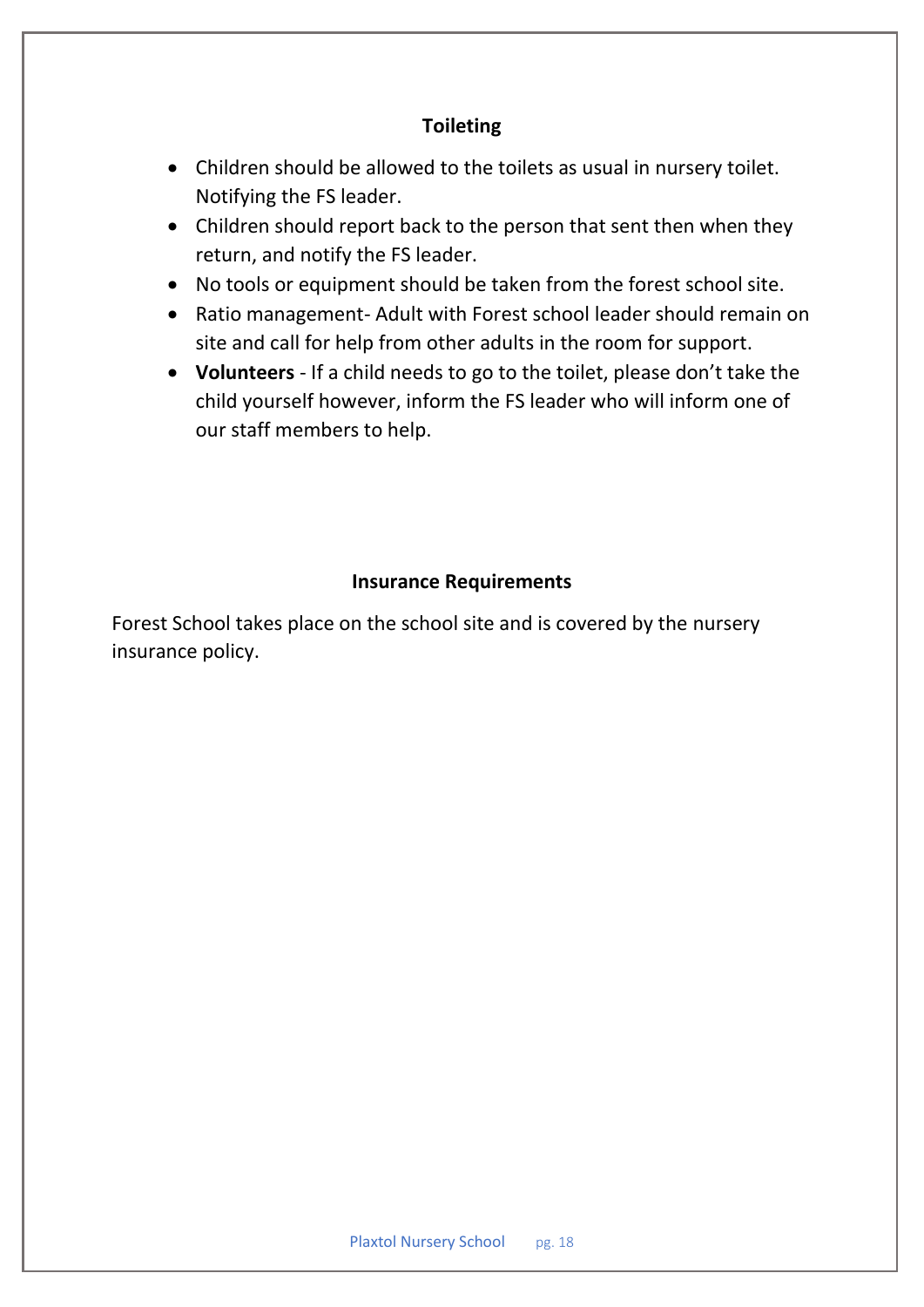| Year 1                                                                                                                      | Year <sub>2</sub>                                                                   | Year <sub>3</sub>                 |
|-----------------------------------------------------------------------------------------------------------------------------|-------------------------------------------------------------------------------------|-----------------------------------|
| Find site: Plaxtol School<br><b>Wildlife Garden</b>                                                                         | Review/Evaluate-<br>involve children-what<br>do they like, use the<br>most or least | Review (repeat all from<br>Year 2 |
| Plan site with children.<br>The areas for different<br>activities such as<br>digging, base camp etc                         | Maintenance                                                                         | Rest areas / rotate               |
| Resources – logs, sticks,<br>fencing for the pond,<br>barriers, children<br>clothing, binoculars,<br>magnifying glasses etc | Maintenance                                                                         | Expand                            |
| Photograph seasonally                                                                                                       | Photograph again                                                                    | Alternative site                  |
| Create habitats bug<br>hotels/log pile                                                                                      | Assess and repair<br>damages- may need to<br>reorganise as a result                 |                                   |
| <b>Risk Assessment -</b><br>termly and safety sweep<br>before each session                                                  | Check right time to cut<br>branches and prune<br>(November to February)             |                                   |

# **Ecological impact and 3-year sustainability plan**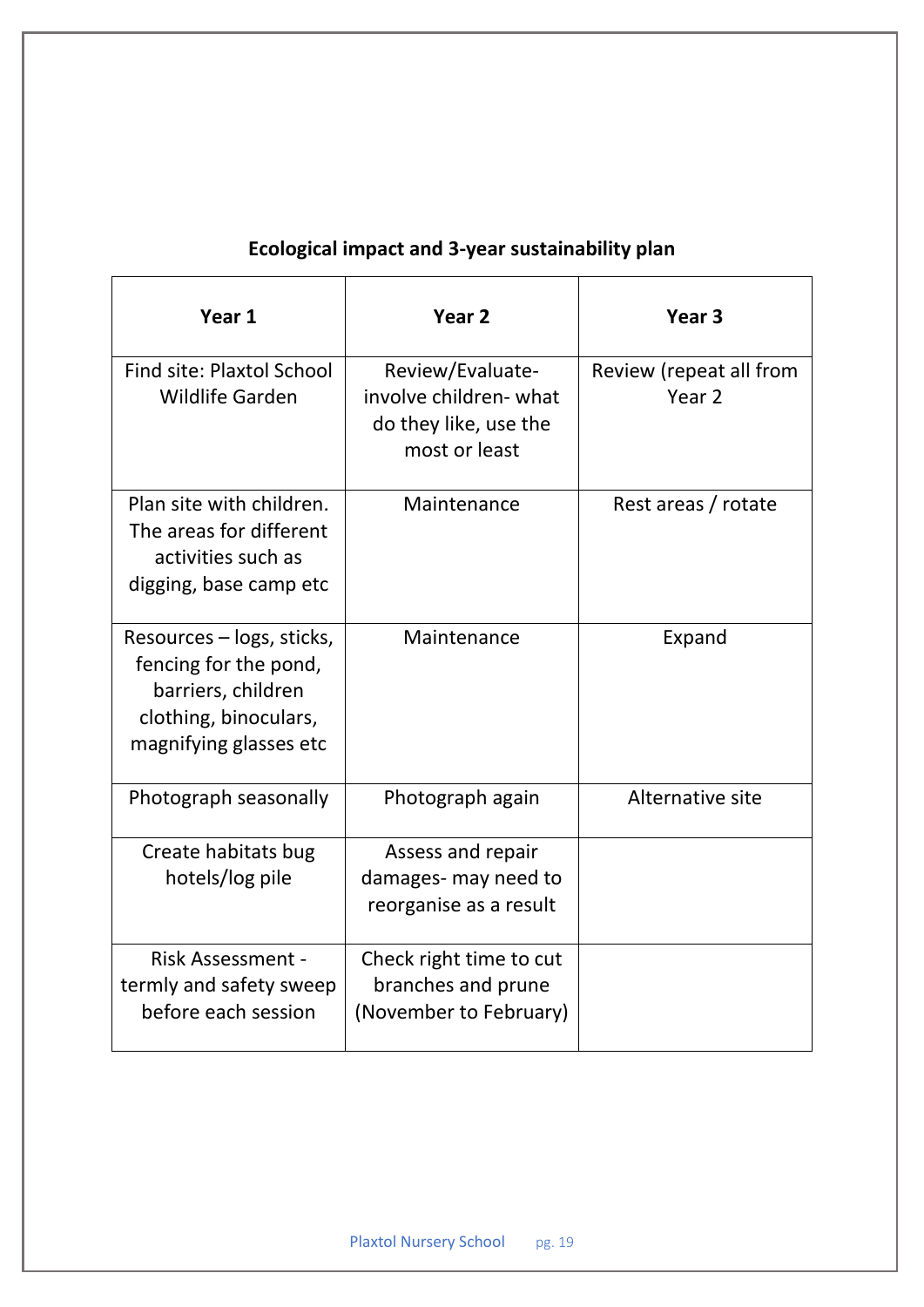| <b>Activities</b>                     | <b>Impact</b>                                                                                           | <b>Mitigation</b>                                                                                                                                    |
|---------------------------------------|---------------------------------------------------------------------------------------------------------|------------------------------------------------------------------------------------------------------------------------------------------------------|
| Walking                               | This may wear the earth<br>surface.                                                                     | Create a new path and allow<br>other path to rest. Allow the<br>whole site to rest and plants to<br>grow before new forest school<br>session starts. |
| Playing                               | This might cause<br>disturbance to the plant<br>and hopefully no pulling<br>of plants                   | Remind the children of the no<br>picking, no licking forest school<br>rules and ensure both adult<br>and children follow the rules.                  |
| <b>Finding insects</b>                | This may disturb the<br>habitat that live in our<br>forest school site.                                 | Ensure that children carefully<br>observe the habitats and<br>return animals to their<br>habitats.                                                   |
| Noise level                           | It might have impact on<br>birds that live in the<br>trees.                                             | Encourage the children to keep<br>the noise level low and let<br>them know the reasons.                                                              |
| <b>Digging</b>                        | May have impact on<br>creatures that live<br>underground. It might<br>also damage the earth<br>surface. | Assess the area after each<br>session. It might be necessary<br>to allow the area earth surface<br>to rest or create a new area if<br>necessary.     |
| Tree climbing and<br>shelter building | May cause damage to<br>trees                                                                            | Assess each tree to ensure we<br>use trees at will be suitable.                                                                                      |
| Collecting natural<br>materials       | This may have impact<br>on some plants and<br>animals and their<br>habitats.                            | Ensure only fallen items are<br>collected and ensure the<br>children are not picking.                                                                |
| <b>Snack Time</b>                     | Use of wet wipes and<br>tissues.                                                                        | Ensure nothing is left behind in<br>the forest school site and use<br>biodegradable tissues.                                                         |

# **Ecological Impact of Forest school activities on some areas**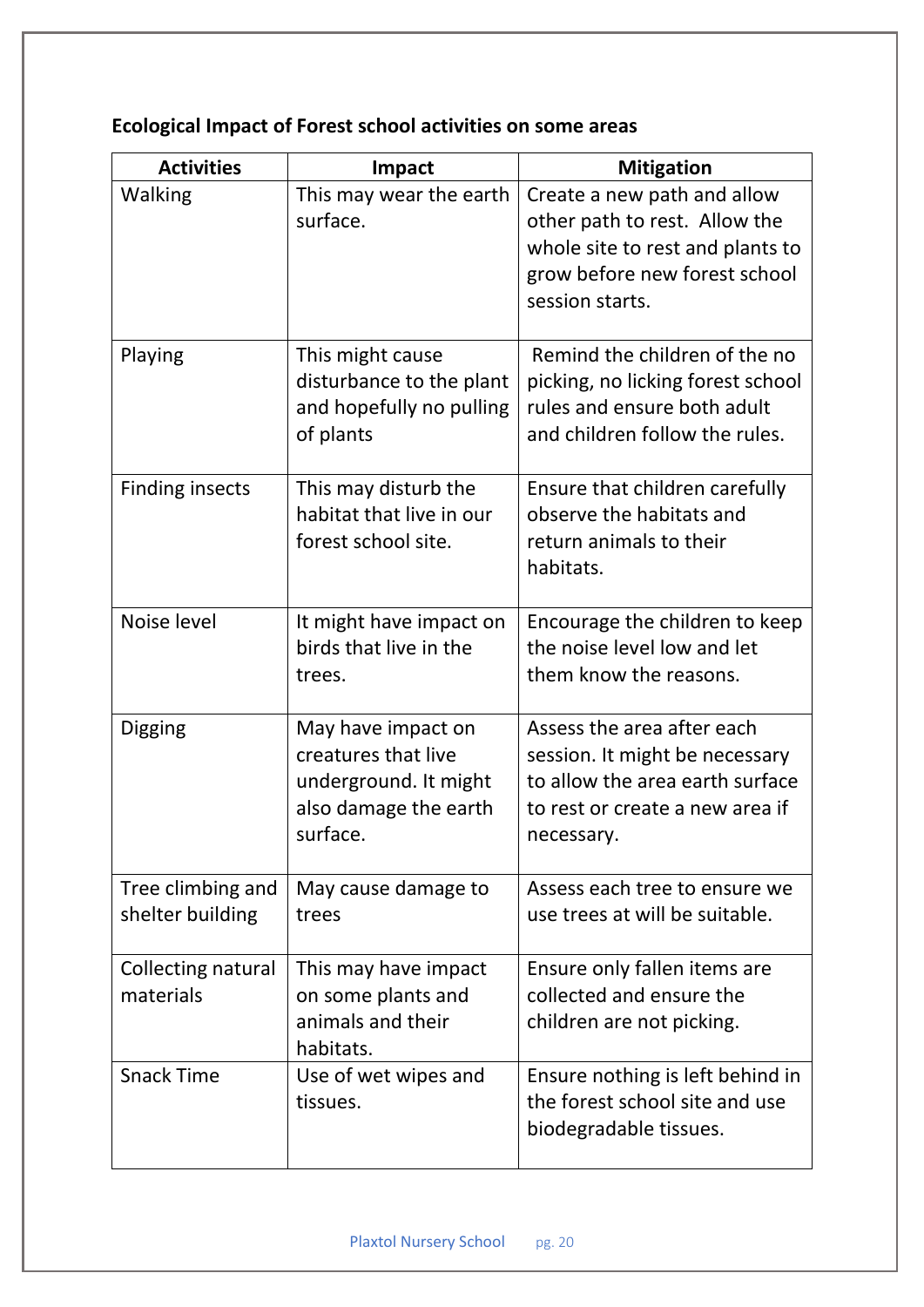# **Risk Assessment of Plaxtol Nursery Forest School Site (Wildlife Garden)**

**Date assessed \_\_\_\_\_\_\_\_\_\_\_\_\_\_\_\_\_\_\_\_\_\_\_\_\_ Signed\_\_\_\_\_\_\_\_\_\_\_\_\_\_\_\_\_\_**

| <b>Hazard</b>                              | <b>Potential</b><br><b>Harm</b>                       | <b>Risk</b><br><b>Level</b><br>L, M, H | <b>Existing</b><br>measures $/$<br><b>New</b><br>measures                                                                                                                                                                                              | Who will<br>do it?<br>When?                                                             | <b>Risk</b><br>Level<br>after<br>control<br>L, M, H |
|--------------------------------------------|-------------------------------------------------------|----------------------------------------|--------------------------------------------------------------------------------------------------------------------------------------------------------------------------------------------------------------------------------------------------------|-----------------------------------------------------------------------------------------|-----------------------------------------------------|
| Very cold, hot,<br>wet or windy<br>weather | Exposure and<br>dehydration,<br>hypo/<br>hyperthermia | H                                      | - Advise all to<br>wear appropriate<br>outdoor clothing.<br>- Wear sun cream<br>and sun hat if very<br>hot.<br>No forest school if<br>it is very or too<br>windy or                                                                                    | Forest school<br>leader (Dayo)<br><b>Before forest</b><br>school session.               | M                                                   |
| Pond and<br>bridge                         | Slip into pond<br>and wobbly<br>bridge                | H                                      | shortened session<br>A new 1meter<br>high fence put<br>round the pond<br>and bridge to<br>prevent children<br>accessing the<br>pond and bridge<br>In addition. A 1<br>meter high fence/<br>barrier for forest                                          | Forest school<br>leader (Dayo)<br>Check the<br>fence before<br>forest school<br>session | M                                                   |
| Uneven /<br>slippery<br>ground             | Slips, trips and<br>falls                             | H                                      | school boundary.<br>- wear<br>appropriate<br>outdoor footwear<br>- Safety talk to be<br>given at start of<br>activity<br>- Recommend no<br>running<br>- Children put into<br>groups when<br>necessary for<br>activities &<br>supervised by an<br>adult | Forest school<br>leader (Dayo)<br>Pre-visit site<br>check carried<br>out.               | М                                                   |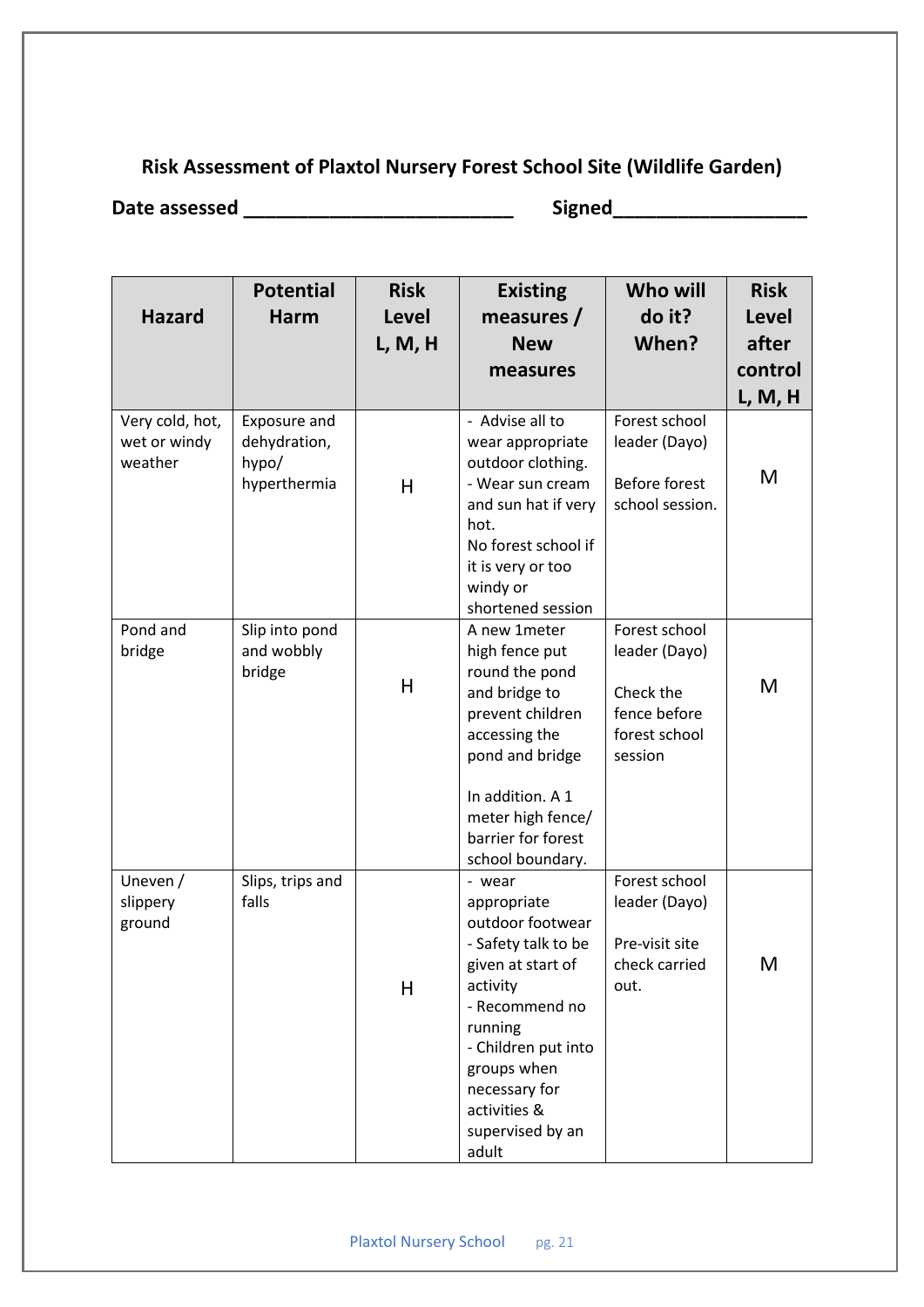| Tools                          | Cuts, grazes,<br>amputation                                | H | - Tools stored<br>away in locked<br>storage out of<br>site.<br>- Strict supervision<br>(1:1 ratio), correct<br>use of tools.<br>- Separate risk<br>assessment for<br>each tool.                                                                                                                        | Forest school<br>leader (Dayo)<br>Designated<br>area for tool<br>activities.                                                             | L |
|--------------------------------|------------------------------------------------------------|---|--------------------------------------------------------------------------------------------------------------------------------------------------------------------------------------------------------------------------------------------------------------------------------------------------------|------------------------------------------------------------------------------------------------------------------------------------------|---|
| Mud / dirty<br>hands           | Infections, cuts<br>etc                                    | H | - Provide wet<br>wipes and water<br>- Use antibacterial<br>gel<br>- Ensure hand<br>cleaning before<br>snack time in<br>forest school and<br>lunch and at end<br>of session                                                                                                                             | Forest school<br>leader (Dayo)<br>to provide<br>water,<br>antibacterial<br>gel and wipes.<br>All adults to<br>supervise the<br>children. | L |
| Stinging and<br>biting insects | Possible<br>allergic<br>reaction,<br>poisoning,<br>choking | H | - Find out about<br>known allergic<br>reactions within<br>group.<br>- Warn children<br>about wasps.<br>- Discuss<br>poisonous plants<br>and fungi - warn<br>children not to eat<br>anything or put<br>fingers in mouth.<br>- Everyone to<br>wash hands<br>before lunch.<br>- Carry antiseptic<br>wipes | Group leader<br>to find out<br>about allergies<br>and do safety<br>talk                                                                  | L |
| Medical<br>conditions          | Asthma,<br>diabetes,<br>epilepsy etc                       | H | - Find out about<br>known conditions<br>before session.<br>- Have children<br>medication on<br>site.<br>- First aid on site                                                                                                                                                                            | Group leader<br>to take<br>responsibility<br>for medical<br>conditions of<br>children and<br>to bring<br>equipment eg<br>inhalers        | M |
| Tree roots and<br>stumps       | <b>Tripping</b>                                            | H | - Inform all to take<br>care in woods,<br>clear walkways of<br>tree roots.                                                                                                                                                                                                                             | All adults on<br>site                                                                                                                    | H |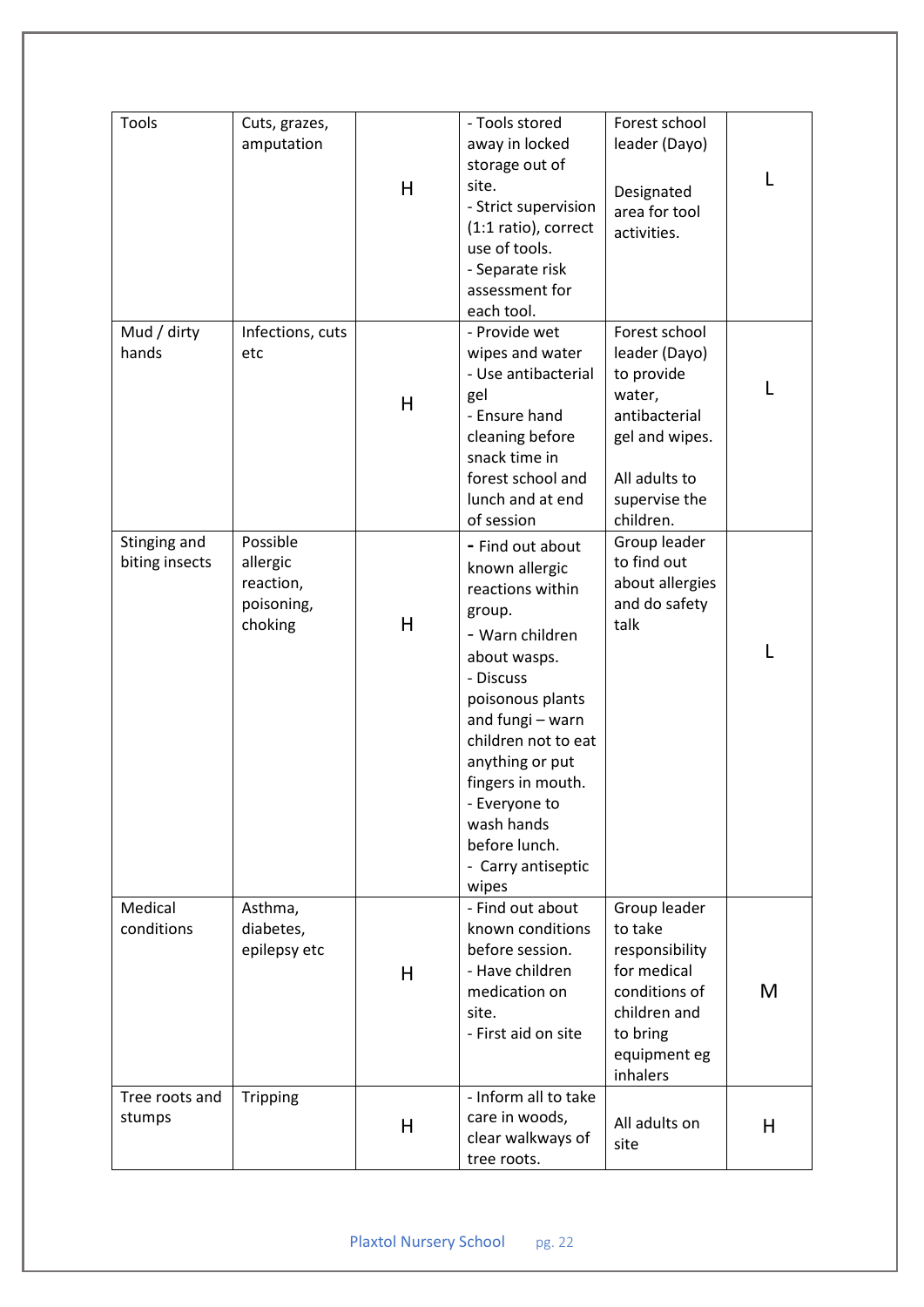| Tree branches<br>- Pre-visit &<br><b>Branches</b><br>- Forest school<br>falling,<br>continuous risk<br>leader (Dayo)<br>children falling<br>check, remove<br>- Prior to & on<br>M<br>L<br>hanging dead<br>visit.<br>wood.<br>- Remind children<br>of risks.<br>Missing child<br>- Ensure the fire<br>Exposure,<br>- Forest school<br>injury, panic<br>exit gate is shut<br>leader (Dayo)<br>and shock<br>and clear.<br>M<br>L<br>- Highlight<br>- All adults on<br>boundaries using<br>site<br>1 meter high<br>fence.<br>- Staff familiarise<br>themselves with<br>Lost or Missing<br>Person Procedure<br>Sticks/ Stones<br>Hitting and<br>- Inform children<br>- All adults<br>of rules.<br>throwing<br>- At the<br>- Use a stick no<br>beginning of<br>H<br>M<br>longer than your<br>each session<br>arm.<br>- No hitting<br>Chicken on<br>Allergy and<br>Boundary to cut<br>- Forest school<br>out the area with<br>contamination<br>site<br>leader (Dayo)<br>the chickens.<br>Children aware of<br>- All adults on<br>H<br>M<br>not to put things<br>site<br>into their mouth.<br>Medical<br>- All children<br>information<br>acquired prior to<br>sessions start<br>Contamination<br>- All adults.<br>Faeces<br>- During sweep,<br>(especially<br>remove any<br>H<br>M<br>chicken, fox<br>- At the<br>faeces.<br>beginning of<br>and bird)<br>each session<br>Glass, metals.<br>- Ask children not<br>All adults.<br>Debris /<br>rubbish<br>to pick up rubbish,<br>but instead to<br>Prior to and<br>M<br>L<br>inform an adult if<br>during each<br>they find<br>session.<br>something.<br>- Adult to remove<br>safely.<br>Falls<br>- Check quality of<br>All adults.<br>Ropes and<br>ropes & knots.<br>swings<br>M<br>L |  |  |  |
|-------------------------------------------------------------------------------------------------------------------------------------------------------------------------------------------------------------------------------------------------------------------------------------------------------------------------------------------------------------------------------------------------------------------------------------------------------------------------------------------------------------------------------------------------------------------------------------------------------------------------------------------------------------------------------------------------------------------------------------------------------------------------------------------------------------------------------------------------------------------------------------------------------------------------------------------------------------------------------------------------------------------------------------------------------------------------------------------------------------------------------------------------------------------------------------------------------------------------------------------------------------------------------------------------------------------------------------------------------------------------------------------------------------------------------------------------------------------------------------------------------------------------------------------------------------------------------------------------------------------------------------------------------------------------------------------------------------------------------|--|--|--|
|                                                                                                                                                                                                                                                                                                                                                                                                                                                                                                                                                                                                                                                                                                                                                                                                                                                                                                                                                                                                                                                                                                                                                                                                                                                                                                                                                                                                                                                                                                                                                                                                                                                                                                                               |  |  |  |
|                                                                                                                                                                                                                                                                                                                                                                                                                                                                                                                                                                                                                                                                                                                                                                                                                                                                                                                                                                                                                                                                                                                                                                                                                                                                                                                                                                                                                                                                                                                                                                                                                                                                                                                               |  |  |  |
|                                                                                                                                                                                                                                                                                                                                                                                                                                                                                                                                                                                                                                                                                                                                                                                                                                                                                                                                                                                                                                                                                                                                                                                                                                                                                                                                                                                                                                                                                                                                                                                                                                                                                                                               |  |  |  |
|                                                                                                                                                                                                                                                                                                                                                                                                                                                                                                                                                                                                                                                                                                                                                                                                                                                                                                                                                                                                                                                                                                                                                                                                                                                                                                                                                                                                                                                                                                                                                                                                                                                                                                                               |  |  |  |
|                                                                                                                                                                                                                                                                                                                                                                                                                                                                                                                                                                                                                                                                                                                                                                                                                                                                                                                                                                                                                                                                                                                                                                                                                                                                                                                                                                                                                                                                                                                                                                                                                                                                                                                               |  |  |  |
|                                                                                                                                                                                                                                                                                                                                                                                                                                                                                                                                                                                                                                                                                                                                                                                                                                                                                                                                                                                                                                                                                                                                                                                                                                                                                                                                                                                                                                                                                                                                                                                                                                                                                                                               |  |  |  |
|                                                                                                                                                                                                                                                                                                                                                                                                                                                                                                                                                                                                                                                                                                                                                                                                                                                                                                                                                                                                                                                                                                                                                                                                                                                                                                                                                                                                                                                                                                                                                                                                                                                                                                                               |  |  |  |
|                                                                                                                                                                                                                                                                                                                                                                                                                                                                                                                                                                                                                                                                                                                                                                                                                                                                                                                                                                                                                                                                                                                                                                                                                                                                                                                                                                                                                                                                                                                                                                                                                                                                                                                               |  |  |  |
|                                                                                                                                                                                                                                                                                                                                                                                                                                                                                                                                                                                                                                                                                                                                                                                                                                                                                                                                                                                                                                                                                                                                                                                                                                                                                                                                                                                                                                                                                                                                                                                                                                                                                                                               |  |  |  |
|                                                                                                                                                                                                                                                                                                                                                                                                                                                                                                                                                                                                                                                                                                                                                                                                                                                                                                                                                                                                                                                                                                                                                                                                                                                                                                                                                                                                                                                                                                                                                                                                                                                                                                                               |  |  |  |
|                                                                                                                                                                                                                                                                                                                                                                                                                                                                                                                                                                                                                                                                                                                                                                                                                                                                                                                                                                                                                                                                                                                                                                                                                                                                                                                                                                                                                                                                                                                                                                                                                                                                                                                               |  |  |  |
|                                                                                                                                                                                                                                                                                                                                                                                                                                                                                                                                                                                                                                                                                                                                                                                                                                                                                                                                                                                                                                                                                                                                                                                                                                                                                                                                                                                                                                                                                                                                                                                                                                                                                                                               |  |  |  |
|                                                                                                                                                                                                                                                                                                                                                                                                                                                                                                                                                                                                                                                                                                                                                                                                                                                                                                                                                                                                                                                                                                                                                                                                                                                                                                                                                                                                                                                                                                                                                                                                                                                                                                                               |  |  |  |
|                                                                                                                                                                                                                                                                                                                                                                                                                                                                                                                                                                                                                                                                                                                                                                                                                                                                                                                                                                                                                                                                                                                                                                                                                                                                                                                                                                                                                                                                                                                                                                                                                                                                                                                               |  |  |  |
|                                                                                                                                                                                                                                                                                                                                                                                                                                                                                                                                                                                                                                                                                                                                                                                                                                                                                                                                                                                                                                                                                                                                                                                                                                                                                                                                                                                                                                                                                                                                                                                                                                                                                                                               |  |  |  |
|                                                                                                                                                                                                                                                                                                                                                                                                                                                                                                                                                                                                                                                                                                                                                                                                                                                                                                                                                                                                                                                                                                                                                                                                                                                                                                                                                                                                                                                                                                                                                                                                                                                                                                                               |  |  |  |
|                                                                                                                                                                                                                                                                                                                                                                                                                                                                                                                                                                                                                                                                                                                                                                                                                                                                                                                                                                                                                                                                                                                                                                                                                                                                                                                                                                                                                                                                                                                                                                                                                                                                                                                               |  |  |  |
|                                                                                                                                                                                                                                                                                                                                                                                                                                                                                                                                                                                                                                                                                                                                                                                                                                                                                                                                                                                                                                                                                                                                                                                                                                                                                                                                                                                                                                                                                                                                                                                                                                                                                                                               |  |  |  |
|                                                                                                                                                                                                                                                                                                                                                                                                                                                                                                                                                                                                                                                                                                                                                                                                                                                                                                                                                                                                                                                                                                                                                                                                                                                                                                                                                                                                                                                                                                                                                                                                                                                                                                                               |  |  |  |
|                                                                                                                                                                                                                                                                                                                                                                                                                                                                                                                                                                                                                                                                                                                                                                                                                                                                                                                                                                                                                                                                                                                                                                                                                                                                                                                                                                                                                                                                                                                                                                                                                                                                                                                               |  |  |  |
|                                                                                                                                                                                                                                                                                                                                                                                                                                                                                                                                                                                                                                                                                                                                                                                                                                                                                                                                                                                                                                                                                                                                                                                                                                                                                                                                                                                                                                                                                                                                                                                                                                                                                                                               |  |  |  |
|                                                                                                                                                                                                                                                                                                                                                                                                                                                                                                                                                                                                                                                                                                                                                                                                                                                                                                                                                                                                                                                                                                                                                                                                                                                                                                                                                                                                                                                                                                                                                                                                                                                                                                                               |  |  |  |
|                                                                                                                                                                                                                                                                                                                                                                                                                                                                                                                                                                                                                                                                                                                                                                                                                                                                                                                                                                                                                                                                                                                                                                                                                                                                                                                                                                                                                                                                                                                                                                                                                                                                                                                               |  |  |  |
|                                                                                                                                                                                                                                                                                                                                                                                                                                                                                                                                                                                                                                                                                                                                                                                                                                                                                                                                                                                                                                                                                                                                                                                                                                                                                                                                                                                                                                                                                                                                                                                                                                                                                                                               |  |  |  |
|                                                                                                                                                                                                                                                                                                                                                                                                                                                                                                                                                                                                                                                                                                                                                                                                                                                                                                                                                                                                                                                                                                                                                                                                                                                                                                                                                                                                                                                                                                                                                                                                                                                                                                                               |  |  |  |
|                                                                                                                                                                                                                                                                                                                                                                                                                                                                                                                                                                                                                                                                                                                                                                                                                                                                                                                                                                                                                                                                                                                                                                                                                                                                                                                                                                                                                                                                                                                                                                                                                                                                                                                               |  |  |  |
|                                                                                                                                                                                                                                                                                                                                                                                                                                                                                                                                                                                                                                                                                                                                                                                                                                                                                                                                                                                                                                                                                                                                                                                                                                                                                                                                                                                                                                                                                                                                                                                                                                                                                                                               |  |  |  |
|                                                                                                                                                                                                                                                                                                                                                                                                                                                                                                                                                                                                                                                                                                                                                                                                                                                                                                                                                                                                                                                                                                                                                                                                                                                                                                                                                                                                                                                                                                                                                                                                                                                                                                                               |  |  |  |
|                                                                                                                                                                                                                                                                                                                                                                                                                                                                                                                                                                                                                                                                                                                                                                                                                                                                                                                                                                                                                                                                                                                                                                                                                                                                                                                                                                                                                                                                                                                                                                                                                                                                                                                               |  |  |  |
|                                                                                                                                                                                                                                                                                                                                                                                                                                                                                                                                                                                                                                                                                                                                                                                                                                                                                                                                                                                                                                                                                                                                                                                                                                                                                                                                                                                                                                                                                                                                                                                                                                                                                                                               |  |  |  |
|                                                                                                                                                                                                                                                                                                                                                                                                                                                                                                                                                                                                                                                                                                                                                                                                                                                                                                                                                                                                                                                                                                                                                                                                                                                                                                                                                                                                                                                                                                                                                                                                                                                                                                                               |  |  |  |
|                                                                                                                                                                                                                                                                                                                                                                                                                                                                                                                                                                                                                                                                                                                                                                                                                                                                                                                                                                                                                                                                                                                                                                                                                                                                                                                                                                                                                                                                                                                                                                                                                                                                                                                               |  |  |  |
|                                                                                                                                                                                                                                                                                                                                                                                                                                                                                                                                                                                                                                                                                                                                                                                                                                                                                                                                                                                                                                                                                                                                                                                                                                                                                                                                                                                                                                                                                                                                                                                                                                                                                                                               |  |  |  |
|                                                                                                                                                                                                                                                                                                                                                                                                                                                                                                                                                                                                                                                                                                                                                                                                                                                                                                                                                                                                                                                                                                                                                                                                                                                                                                                                                                                                                                                                                                                                                                                                                                                                                                                               |  |  |  |
|                                                                                                                                                                                                                                                                                                                                                                                                                                                                                                                                                                                                                                                                                                                                                                                                                                                                                                                                                                                                                                                                                                                                                                                                                                                                                                                                                                                                                                                                                                                                                                                                                                                                                                                               |  |  |  |
|                                                                                                                                                                                                                                                                                                                                                                                                                                                                                                                                                                                                                                                                                                                                                                                                                                                                                                                                                                                                                                                                                                                                                                                                                                                                                                                                                                                                                                                                                                                                                                                                                                                                                                                               |  |  |  |
|                                                                                                                                                                                                                                                                                                                                                                                                                                                                                                                                                                                                                                                                                                                                                                                                                                                                                                                                                                                                                                                                                                                                                                                                                                                                                                                                                                                                                                                                                                                                                                                                                                                                                                                               |  |  |  |
|                                                                                                                                                                                                                                                                                                                                                                                                                                                                                                                                                                                                                                                                                                                                                                                                                                                                                                                                                                                                                                                                                                                                                                                                                                                                                                                                                                                                                                                                                                                                                                                                                                                                                                                               |  |  |  |
|                                                                                                                                                                                                                                                                                                                                                                                                                                                                                                                                                                                                                                                                                                                                                                                                                                                                                                                                                                                                                                                                                                                                                                                                                                                                                                                                                                                                                                                                                                                                                                                                                                                                                                                               |  |  |  |
|                                                                                                                                                                                                                                                                                                                                                                                                                                                                                                                                                                                                                                                                                                                                                                                                                                                                                                                                                                                                                                                                                                                                                                                                                                                                                                                                                                                                                                                                                                                                                                                                                                                                                                                               |  |  |  |
|                                                                                                                                                                                                                                                                                                                                                                                                                                                                                                                                                                                                                                                                                                                                                                                                                                                                                                                                                                                                                                                                                                                                                                                                                                                                                                                                                                                                                                                                                                                                                                                                                                                                                                                               |  |  |  |
|                                                                                                                                                                                                                                                                                                                                                                                                                                                                                                                                                                                                                                                                                                                                                                                                                                                                                                                                                                                                                                                                                                                                                                                                                                                                                                                                                                                                                                                                                                                                                                                                                                                                                                                               |  |  |  |
|                                                                                                                                                                                                                                                                                                                                                                                                                                                                                                                                                                                                                                                                                                                                                                                                                                                                                                                                                                                                                                                                                                                                                                                                                                                                                                                                                                                                                                                                                                                                                                                                                                                                                                                               |  |  |  |
|                                                                                                                                                                                                                                                                                                                                                                                                                                                                                                                                                                                                                                                                                                                                                                                                                                                                                                                                                                                                                                                                                                                                                                                                                                                                                                                                                                                                                                                                                                                                                                                                                                                                                                                               |  |  |  |
|                                                                                                                                                                                                                                                                                                                                                                                                                                                                                                                                                                                                                                                                                                                                                                                                                                                                                                                                                                                                                                                                                                                                                                                                                                                                                                                                                                                                                                                                                                                                                                                                                                                                                                                               |  |  |  |
|                                                                                                                                                                                                                                                                                                                                                                                                                                                                                                                                                                                                                                                                                                                                                                                                                                                                                                                                                                                                                                                                                                                                                                                                                                                                                                                                                                                                                                                                                                                                                                                                                                                                                                                               |  |  |  |
|                                                                                                                                                                                                                                                                                                                                                                                                                                                                                                                                                                                                                                                                                                                                                                                                                                                                                                                                                                                                                                                                                                                                                                                                                                                                                                                                                                                                                                                                                                                                                                                                                                                                                                                               |  |  |  |
|                                                                                                                                                                                                                                                                                                                                                                                                                                                                                                                                                                                                                                                                                                                                                                                                                                                                                                                                                                                                                                                                                                                                                                                                                                                                                                                                                                                                                                                                                                                                                                                                                                                                                                                               |  |  |  |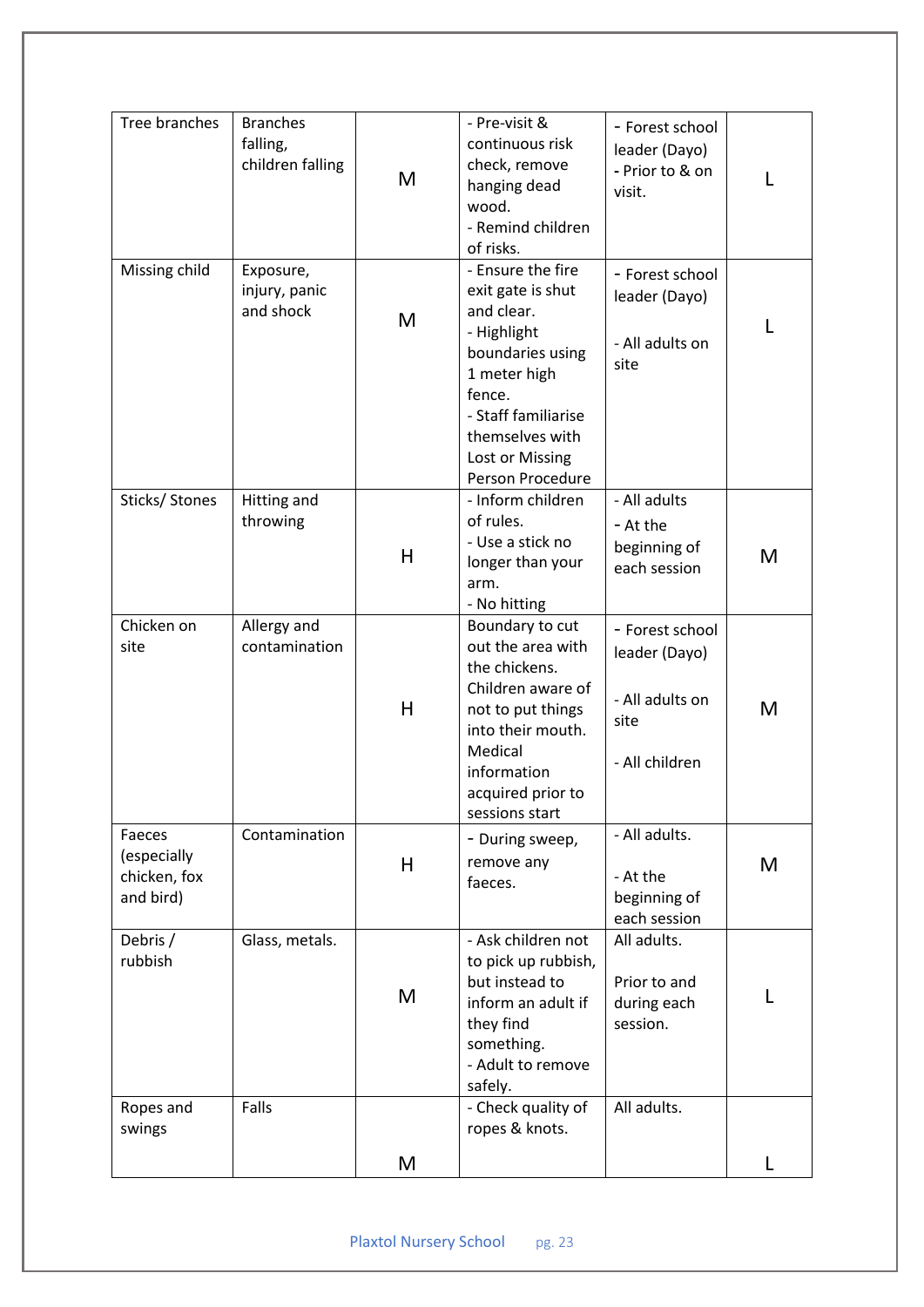| - Ensure children<br>Prior to and     |
|---------------------------------------|
|                                       |
| do not go through<br>during each      |
| the boundary.<br>session.             |
| - First aider on site                 |
| at all times                          |
| Forest school<br>- Check medical      |
| leader (Dayo)                         |
| and all adults                        |
| -No raw food<br>during each           |
| session.                              |
| - Ensure all food is<br>L             |
| stored correctly                      |
| prior to cooking. -                   |
| - Ensure all                          |
| children use hand                     |
| sanitizer before                      |
|                                       |
|                                       |
|                                       |
| equipment is                          |
|                                       |
| Forest school<br>Fire activities will |
| leader                                |
| be very limited or<br>L               |
| no fire activities.                   |
|                                       |
| Children will sit                     |
| 1.2 meters from                       |
| fire and 1:1                          |
|                                       |
|                                       |
|                                       |
| Separate risk                         |
| assessment for                        |
| fire activity                         |
|                                       |
|                                       |
| -Ensure all<br>during fire            |

#### **Emergency Arrangements**

**Serious Accident:** Seek additional adult help, provide first aid, call ambulance 999, inform parents (next of kin). Return all other children into the classroom, keep them calm, read stories, sing songs etc. Write up accident report form, inform HSE, assess risk assessment and make new adjustments for future. **Minor Accident**: Provide first aid, complete accident report form, inform parents (carer), assess risk assessment and make adjustments for future.

**Weather change**: Make dynamic risk assessment, seek shelter or return to classroom.